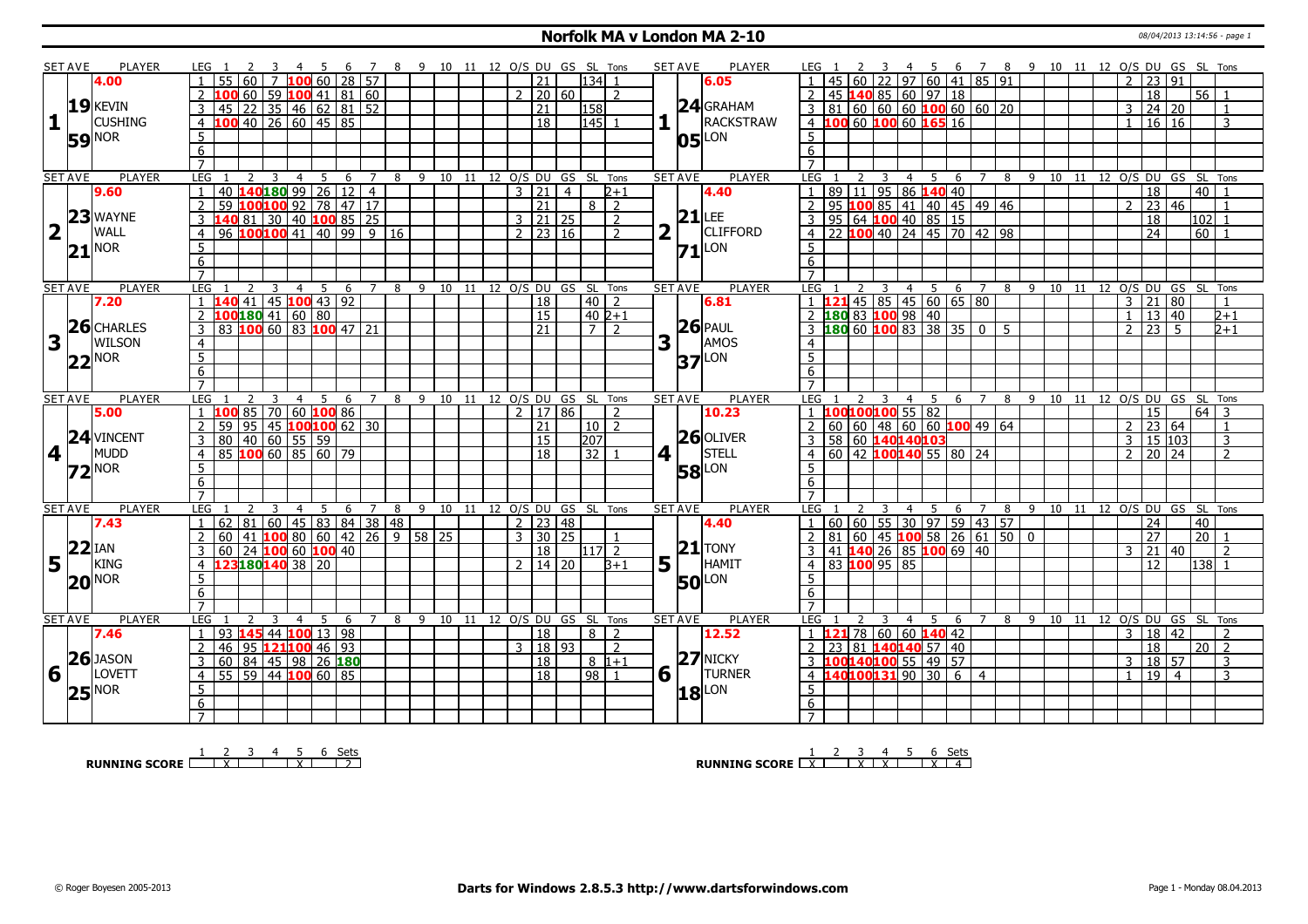#### **Norfolk MA v London MA 2-10** 08/04/2013 13:14:56 - page 2

|                         | <b>SET AVE</b> | <b>PLAYER</b>       | LEG <sub>1</sub><br>$-4$                                  | 5 6 7 8 9 10 11 12 O/S DU GS SL Tons |          |  |                                |       |                  | <b>SET AVE</b> | <b>PLAYER</b>   | 4 5 6 7 8 9 10 11 12 O/S DU GS SL Tons<br>LEG 1                                          |
|-------------------------|----------------|---------------------|-----------------------------------------------------------|--------------------------------------|----------|--|--------------------------------|-------|------------------|----------------|-----------------|------------------------------------------------------------------------------------------|
|                         |                | 9.79                | 81<br>27 100 83 100                                       |                                      |          |  | <sup>15</sup>                  |       | $110$ 2          |                | 12.82           | 1 100 96 140 23 90 52<br>2 17 52                                                         |
|                         |                |                     | <sup>2</sup><br>60<br>100 55 85 100 61 40                 |                                      |          |  | $3 \mid 21 \mid 40$            |       | $\overline{2}$   |                |                 | 2 60 82 <b>100</b> 60 58 46<br>18<br>95 1                                                |
|                         |                | $25$ HAMISH         | 41<br>  44   81   <mark>100</mark>                        |                                      |          |  | 12                             |       | $ 235 $ 1        |                | 29RICHARD       | 3 60 99 120100122<br>15 122<br>$\mathcal{R}$<br>3                                        |
| $\overline{\mathbf{z}}$ |                | <b>VARNON</b>       | 60 100140139 62<br>$\overline{4}$                         |                                      |          |  | 3                              | 15 62 | 3                |                | ANGELO          | 4 60 97 140100<br>12<br>l104l 2                                                          |
|                         | 81             | <b>NOR</b>          | 5<br>$85$ 100 60 $81$ 28                                  |                                      |          |  | $\overline{15}$                |       | $\overline{147}$ |                | LON<br>56       | $5 \mid 41$ 100121 60 139 40<br>$16 \mid 40$<br>3                                        |
|                         |                |                     | 6                                                         |                                      |          |  |                                |       |                  |                |                 | 6                                                                                        |
|                         |                |                     | $\overline{7}$                                            |                                      |          |  |                                |       |                  |                |                 | $\overline{7}$                                                                           |
|                         | <b>SET AVE</b> | <b>PLAYER</b>       | LEG<br>3<br>4                                             | 5<br>6<br>7                          |          |  | 8 9 10 11 12 O/S DU GS SL Tons |       |                  | <b>SET AVE</b> | PLAYER          | LEG<br>8 9 10 11 12 0/S DU GS SL Tons<br>2<br>3<br>$4 \square$<br>- 5<br>6 7             |
|                         |                | 6.05                | 95<br>$100140$ 57 64<br>45                                |                                      |          |  | $\mathcal{E}$                  | 18 64 | $\overline{2}$   |                | 8.05            | 81 125 21 100 60<br>15<br>$114$ 2<br>$\overline{\mathbf{1}}$                             |
|                         |                |                     | 85 30 41 <b>125</b> 40<br>$\overline{2}$                  |                                      |          |  | <b>18</b>                      |       | 40 2             |                |                 | 2 <b>140100</b> 60 45 60 40 56<br>$\sqrt{21}$ 56<br>$\overline{3}$<br>$\mathcal{L}$      |
|                         |                | $21$ CRAIG          | $25 \ 85 \ 45 \ 26 \ 81 \ 64$<br>$\overline{3}$<br>22     |                                      |          |  | $\overline{21}$                |       | 153              |                | $24$ GENE       | 3 100 100 140 78 33 20 30<br>3<br>  21  <br>30<br>3                                      |
| 8                       |                | <b>WORBY</b>        | $\overline{60}$ 84 <b>100</b> 30 24 30<br>$\overline{4}$  |                                      |          |  | $\overline{18}$                |       | $\boxed{173}$ 1  | 8              | HILL            | 4 85 55 78 81 76 58 68<br>$3 \mid 21 \mid 68$                                            |
|                         |                | $84^{NOR}$          | 5                                                         |                                      |          |  |                                |       |                  |                | $23$ LON        | .5.                                                                                      |
|                         |                |                     | 6                                                         |                                      |          |  |                                |       |                  |                |                 | 6                                                                                        |
|                         |                |                     | $\overline{7}$                                            |                                      |          |  |                                |       |                  |                |                 | $\overline{7}$                                                                           |
|                         | <b>SET AVE</b> | <b>PLAYER</b>       | LEG<br>3<br>$\overline{4}$                                | -5<br>6<br>$\overline{7}$            |          |  | 8 9 10 11 12 O/S DU GS SL Tons |       |                  | <b>SET AVE</b> | PLAYER          | LEG<br>4 5 6 7<br>8 9 10 11 12 O/S DU GS SL Tons<br>2<br>$\overline{\mathbf{3}}$         |
|                         |                |                     | $55$ 52 95 38 26 85<br>52                                 |                                      |          |  | $\overline{21}$                |       | $\sqrt{98}$      |                | 5.87            | 1 140 36 26 59 60 100 32 48<br>$3 \mid 24 \mid 48$<br>$\overline{2}$                     |
|                         |                |                     | $36$ 30 15 45 44<br>$\overline{z}$<br>28                  |                                      |          |  | $ 18\rangle$                   |       | $\overline{303}$ |                |                 | 2 45 77 95 60 100124<br>3   18   124<br><sup>2</sup>                                     |
|                         |                | $14$ <b>KEVIN</b>   | 48 30 60 39 24 36<br>$\overline{3}$<br>$\overline{25}$    |                                      |          |  | $ 21\rangle$                   |       | 239              |                | 23 STEVEN       | $3$ 26 85 81 55 123 95 28 8<br>$\boxed{22}$<br>$\mathbf{1}$<br>$\overline{1}$            |
| 9                       |                | <b>WALPOLE</b>      | $\overline{4}$                                            |                                      |          |  |                                |       |                  | 9              | FERGUSON        | $\overline{4}$                                                                           |
|                         |                | <b>38 NOR</b>       | $\overline{5}$                                            |                                      |          |  |                                |       |                  |                | <b>48</b> LON   | $\overline{5}$                                                                           |
|                         |                |                     | 6                                                         |                                      |          |  |                                |       |                  |                |                 | 6                                                                                        |
|                         |                |                     | $\overline{7}$                                            |                                      |          |  |                                |       |                  |                |                 | $\overline{7}$                                                                           |
|                         | <b>SET AVE</b> | <b>PLAYER</b>       | LEG<br>$\overline{4}$                                     | 5<br>6<br>$\overline{7}$             | 8        |  | 9 10 11 12 O/S DU GS SL Tons   |       |                  | <b>SET AVE</b> | <b>PLAYER</b>   | 4 5 6 7 8 9 10 11 12 O/S DU GS SL Tons<br>LEG<br>$\overline{3}$                          |
|                         |                | 5.40                | $78 81 96$ 100 92 24 0<br>22                              |                                      |          |  | 24                             |       | 8                |                | 6.82            | 59 100 59 41 58 57 102 25<br>$\boxed{24}$<br>3<br>$\overline{1}$<br>2                    |
|                         |                |                     | 60 <b>140</b> 65 26 27<br>66<br><sup>2</sup>              |                                      |          |  | <sup>18</sup>                  |       | $117$ 1          |                |                 | $2   60   100   41   100   100   90   10$<br>19 10<br>$\overline{3}$<br>$\mathbf{1}$     |
|                         | $\mathbf{21}$  | <b>RICHARD</b>      | 3 100 60 41 100 100 23                                    |                                      |          |  | 18                             |       | $\frac{77}{3}$   |                | $25$ LEWIS      | $\overline{3}$ 26 85 83 83 180 44<br>$\overline{2}$   17   44  <br>$1 + 1$               |
| 10 L                    |                | <b>WALLER</b>       | $\overline{4}$                                            |                                      |          |  |                                |       |                  | 0 I            | <b>VENES</b>    | $\overline{4}$                                                                           |
|                         |                | 68 NOR              | $\overline{5}$                                            |                                      |          |  |                                |       |                  |                | LON<br>05       | 5 <sup>5</sup>                                                                           |
|                         |                |                     | 6                                                         |                                      |          |  |                                |       |                  |                |                 | 6                                                                                        |
|                         |                |                     | $\overline{7}$                                            |                                      |          |  |                                |       |                  |                |                 | $\overline{7}$                                                                           |
|                         | <b>SET AVE</b> | <b>PLAYER</b>       | LEG<br>4<br>3                                             | 5<br>- 6<br>$\overline{7}$           | 8        |  | 9 10 11 12 O/S DU GS SL Tons   |       |                  | <b>SET AVE</b> | <b>PLAYER</b>   | LEG<br>6 7 8 9 10 11 12 O/S DU GS SL Tons<br>3<br>4 5                                    |
|                         |                | 5.40                | 45 85 45 100 85<br>$\overline{1}$                         |                                      |          |  | l 15                           |       | 141  1           |                | 2.85            | 1 85 58 140 96 78 44<br>2   17   44<br>$\overline{1}$                                    |
|                         |                |                     | 41 100 45 36 85 28 100<br>$\overline{2}$                  |                                      |          |  | 21                             |       | $66$   2         |                |                 | 2 60 87 59 93 145 47 10<br>3   21   10<br>$\mathbf{1}$                                   |
|                         |                | $20$ PETER          | LOO <mark>140</mark> 40 30 30 83 58 0 1<br>$\overline{3}$ |                                      | $\Omega$ |  | 27                             |       | $\sqrt{20}$ 2    |                | $22$ CHRIS      | $3   60   28   87   45   99   30   59   49   12   32$<br>$1 \ 28 \ 32$                   |
| 11+                     |                | <b>TAYLOR</b>       | $\overline{4}$                                            |                                      |          |  |                                |       |                  | . 1 I          | <b>STEVENS</b>  | $\overline{4}$                                                                           |
|                         |                | $25^{\text{NOR}}$   | $\overline{5}$                                            |                                      |          |  |                                |       |                  |                | LON<br>77       | $\overline{5}$                                                                           |
|                         |                |                     | 6                                                         |                                      |          |  |                                |       |                  |                |                 | 6                                                                                        |
|                         |                |                     | $\overline{7}$                                            |                                      |          |  |                                |       |                  |                |                 | $\overline{7}$                                                                           |
|                         | <b>SET AVE</b> | <b>PLAYER</b>       | LEG                                                       | 5.<br>6                              | 8        |  | 9 10 11 12 O/S DU GS SL Tons   |       |                  | <b>SET AVE</b> | <b>PLAYER</b>   | <b>LEG</b><br>10 11 12 O/S DU GS SL Tons<br>8<br>-9<br>4<br>5<br>6                       |
|                         |                | 4.40                | $42$   41   60   42<br>41<br>$\overline{1}$               |                                      |          |  | 15                             |       | 275              |                | 8.02            | $1 \overline{\textbf{140135}}$ 97 42 87<br>$\overline{2}$<br>  14   87<br>$\overline{2}$ |
|                         |                |                     | $60$ 140 100 95 74 0<br>$\overline{2}$                    |                                      |          |  | <sup>18</sup>                  |       | $32$   2         |                |                 | 2 <b>100</b> 81 60 68 60 <b>107</b> 25<br>20 25<br>$\overline{2}$<br>2                   |
|                         |                | $21$ <b>KEVIN</b>   | 100 60 41 100 44<br>3                                     |                                      |          |  | 15                             |       | $156$ 2          |                | <b>30</b> LEWIS | 3 140 60 180 57 64<br>$\sqrt{15}$ 64<br>3<br>$2 + 1$                                     |
| 12 <sub>1</sub>         |                | <b>RUDLING</b>      | $\overline{4}$                                            |                                      |          |  |                                |       |                  | 2 <sub>1</sub> | MCGURN          | $\overline{4}$                                                                           |
|                         |                | $67$ <sup>NOR</sup> | $\overline{5}$                                            |                                      |          |  |                                |       |                  |                | LON<br>67       | $\overline{5}$                                                                           |
|                         |                |                     | 6                                                         |                                      |          |  |                                |       |                  |                |                 | 6                                                                                        |
|                         |                |                     | $\overline{7}$                                            |                                      |          |  |                                |       |                  |                |                 | $\overline{7}$                                                                           |

**RUNNING SCORE** OP: Norfolk MA - Wayne Wall 23.21 \*

<u>7 8 9 10 11 12 Sets</u><br>**RUNNING SCORE** EX EX EX EX EX EX EX E10

OP: London MA - Lewis McGurn 30.67 \*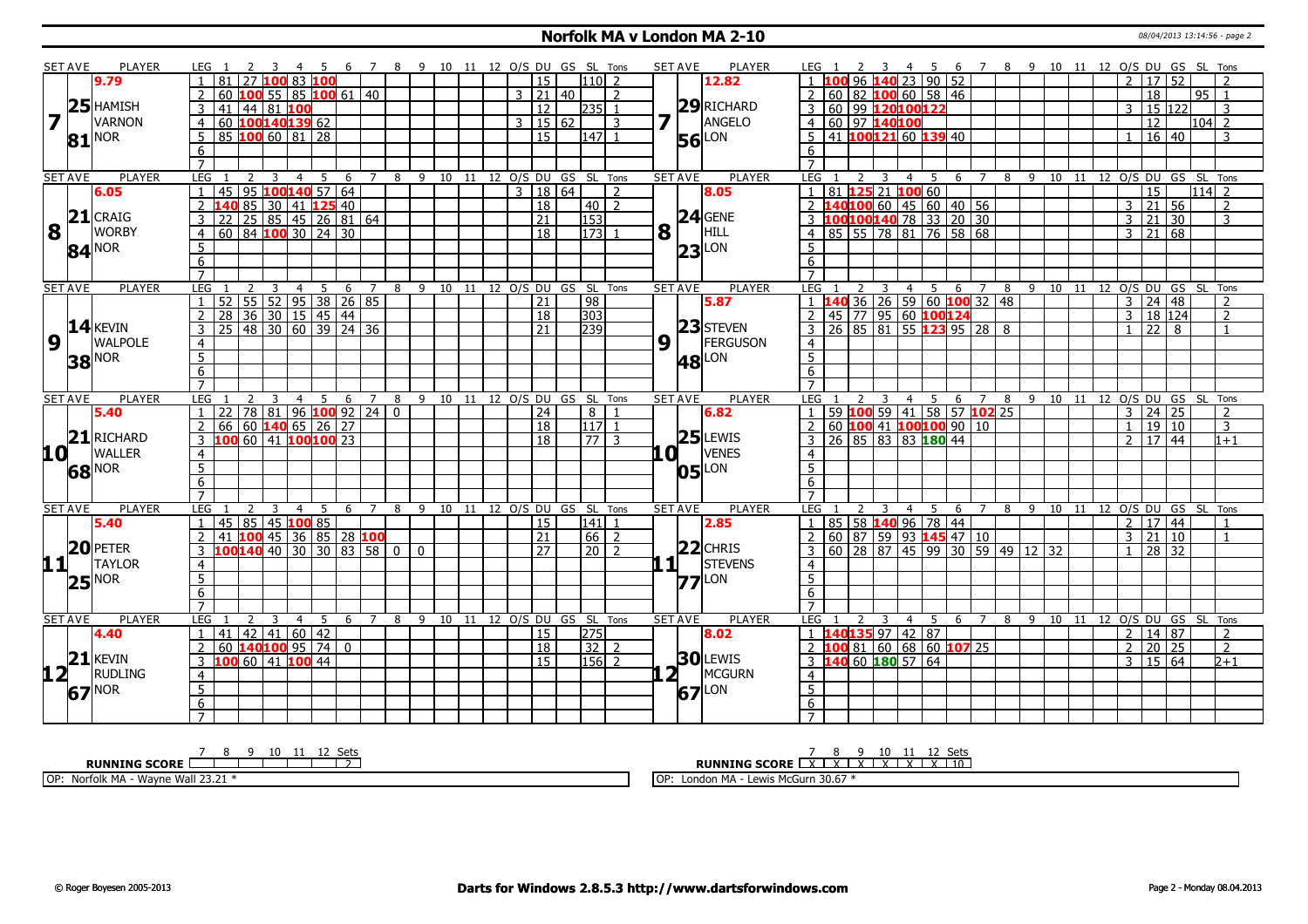# **Norfolk MA**

## **London MA**

| <b>PLAYER</b>         | lw/Llwonllost |    | <b>AVE</b> | <b>TAVE</b> | <b>POINTS DARTS TONS TON+180</b> |                 |    |  | <b>TONS</b> | <b>PLAYER</b>           |   |    | W/Liwonilost! | <b>AVE</b> |       | TAVE POINTS DARTS TONS TON+ 180 |                 |    |    | <b>TONS</b> |
|-----------------------|---------------|----|------------|-------------|----------------------------------|-----------------|----|--|-------------|-------------------------|---|----|---------------|------------|-------|---------------------------------|-----------------|----|----|-------------|
| Kevin Cushing         |               |    | 19.59      | 4.00        | 1567                             | 80              |    |  | $4 + 0$     | <b>Graham Rackstraw</b> |   |    |               | 24.05      | 6.05  | 1948                            | 81              |    |    | $5 + 0$     |
| Wayne Wall            |               |    | 23.21      | 9.60        | 1996                             | 86 I            |    |  | 8+          | Lee Clifford            |   |    |               | 21.7       | 4.40  | 1802                            | 83              |    |    | $4 + 0$     |
| <b>Charles Wilson</b> |               |    | 26.22      | 7.20        | 1416                             | 54 <sub>l</sub> |    |  | $6 + 1$     | <b>Paul Amos</b>        | w |    |               | 26.37      | 6.81  | 1503                            | 57              |    |    | $5 + 2$     |
| Vincent Mudd          |               |    | 24.72      | 5.00        | 1755                             | 71.             |    |  | $5 + C$     | <b>Oliver Stell</b>     |   |    |               | 26.58      | 10.23 | 1940                            | 73              |    |    | $9 + 0$     |
| Ian King              |               |    | 22.20      | 7.43        | 1887                             | 85              |    |  | $6 + 1$     | <b>Tony Hamit</b>       |   |    |               | 21.50      | 4.40  | 1806                            | 84              |    |    | $4 + 0$     |
| Jason Lovett          |               |    | 26.25      | 7.46        | 1890                             | 721             |    |  | $6+1$       | <b>Nicky Turner</b>     | W |    |               | 27.18      | 12.52 | 1984                            | 73 <sub>1</sub> |    |    | $10 + 0$    |
| Hamish Varnon         |               |    | 25.81      | 9.79        | 2013                             | 78 l            |    |  | $9 + 6$     | Richard Angelo          | w |    |               | 29.56      | 12.82 | 2306                            | 78              |    |    | $11+0$      |
| <b>Craig Worby</b>    |               |    | 21.84      | 6.05        | 1638                             | 75 l            |    |  | $5+0$       | <b>Gene Hill</b>        |   |    |               | 24.23      | 8.05  | 1890                            | 78              |    |    | $7 + 0$     |
| <b>Kevin Walpole</b>  |               |    | 14.38      | 0.00        | 863                              | 60 l            |    |  | $0 + C$     | Steven Ferguson         | w |    |               | 23.48      | 5.87  | 1503                            | 64              |    |    | $5 + 0$     |
| <b>Richard Waller</b> |               |    | 21.68      | 5.40        | 1301                             | 60 l            |    |  | $5 + 0$     | <b>Lewis Venes</b>      | w |    |               | 25.05      | 6.82  | 1503                            | 60              |    |    | $6 + 1$     |
| <b>Peter Taylor</b>   |               |    | 20.25      | 5.40        | 1276                             | 63              |    |  | $5 + 0$     | <b>Chris Stevens</b>    | W |    |               | 22.77      | 2.85  | 1503                            | 66              |    |    | $2 + 0$     |
| <b>Kevin Rudling</b>  |               |    | 21.67      | 4.40        | 1040                             | 48              |    |  | $4 + 0$     | <b>Lewis McGurn</b>     | w |    |               | 30.67      | 8.02  | 1503                            | 49              |    |    | $6 + 1$     |
| <b>TOTALS</b>         |               | 32 | 22.41      |             | 18642                            | 832             | 48 |  | $63+4$      | <b>TOTALS</b>           | w | 32 |               | 25.05      |       | 21191                           | 846             | 49 | 21 | 74+4        |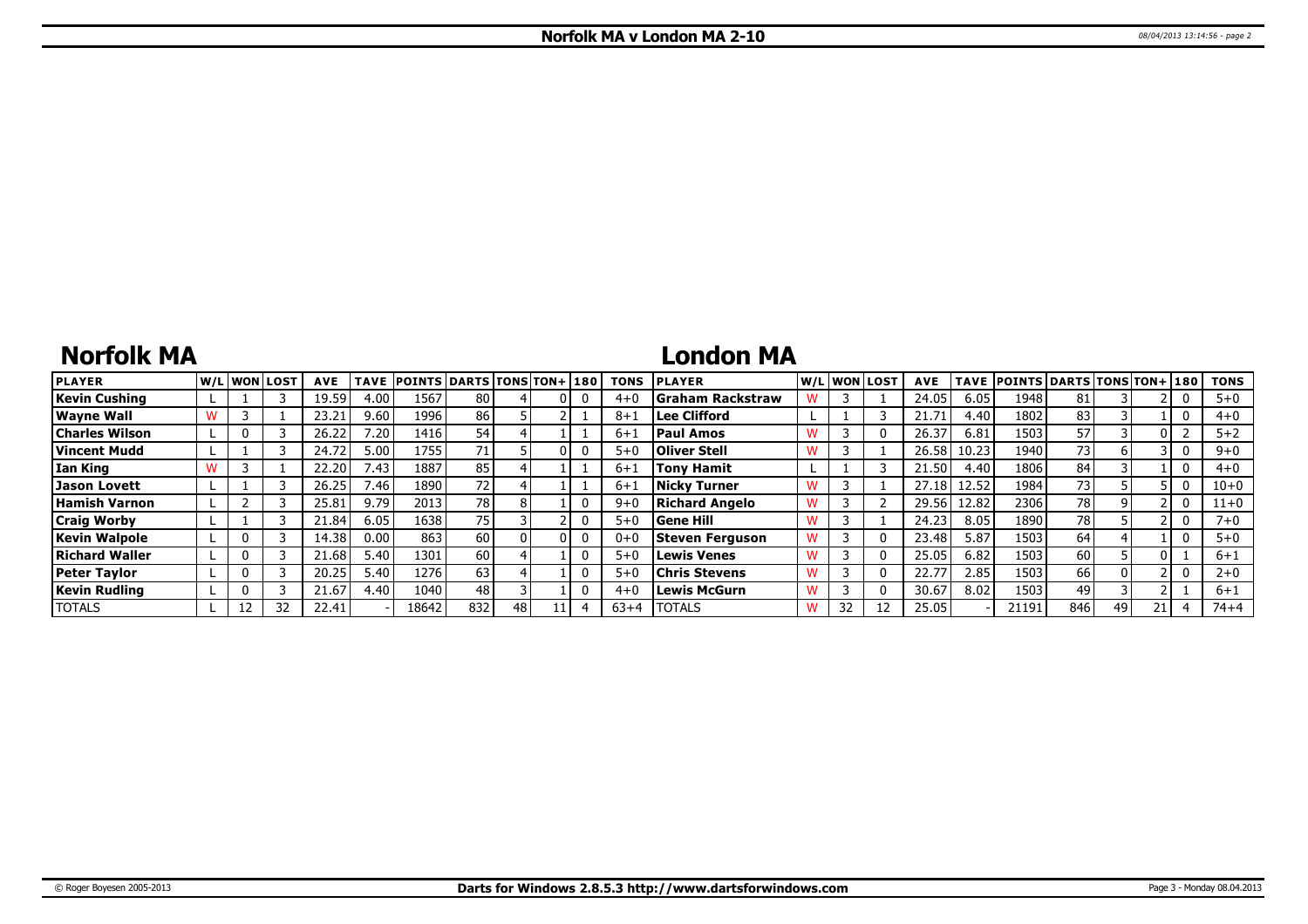### **Norfolk WA v London WA 3-3 13:15:25** - page 1

|                         | <b>SET AVE</b> | PLAYER              | LEG 1                                              | $\overline{7}$                                                    | 89                               |                | 10 11 12 O/S DU GS SL Tons   |                      |                                  |                 |                |                        | SET AVE<br><b>PLAYER</b> | LEG 1                                                                 | - 5                                              | 6 7 8 9 10 11 12 O/S DU GS SL Tons |                                |                |                |                                |                   |                                |                |
|-------------------------|----------------|---------------------|----------------------------------------------------|-------------------------------------------------------------------|----------------------------------|----------------|------------------------------|----------------------|----------------------------------|-----------------|----------------|------------------------|--------------------------|-----------------------------------------------------------------------|--------------------------------------------------|------------------------------------|--------------------------------|----------------|----------------|--------------------------------|-------------------|--------------------------------|----------------|
|                         |                | 3.59                | 85<br>40<br>66                                     | 68   60   60   65                                                 |                                  |                |                              |                      | 21                               | l 57            |                |                        | 6.40                     | 41                                                                    | $10085$ 99 14 40                                 |                                    |                                |                |                | $\mathcal{P}$                  | 23 40             |                                |                |
|                         |                |                     | 45<br>$2^{\circ}$<br>26                            | 45   81   85   59   60   42   26   16   16                        |                                  |                |                              |                      | 3   33   16                      |                 |                |                        |                          | $\overline{2}$<br>45<br>40                                            |                                                  |                                    |                                |                |                |                                | $\overline{30}$   | 126                            |                |
|                         |                | 18STEPHANIE         | $\overline{26}$<br> 83 <br>$3\,100$                | 30 41 45 60 42 35                                                 |                                  |                |                              |                      | 27                               | $39$   1        |                |                        | 18 JACQUELINE            | $3 \, 100$<br>100                                                     | 45 7 30 41 70 26 45 26<br>45 9 30 70 43 38 32 34 |                                    |                                |                |                | $\mathcal{P}$                  | $\overline{29}$   | $\overline{34}$                | $\mathcal{P}$  |
| $\mathbf{1}$            |                | MUDD                | 4 85 42 45 22 45 99 119 12 32                      |                                                                   |                                  |                |                              |                      | $2 \mid 26 \mid 32$              |                 | $\overline{1}$ |                        | SAUNDERS                 | 4 62 100 85 60 36 17 66 53                                            |                                                  |                                    |                                |                |                |                                | $\overline{24}$   | 22                             |                |
|                         |                |                     | $\frac{140}{60}$ 60 83 60 92 34 32<br>5            |                                                                   |                                  |                |                              |                      | $3 \mid 21 \mid 32$              |                 | $\overline{1}$ |                        | LON                      | .5                                                                    |                                                  |                                    |                                |                |                |                                | 21                | $\overline{12}$                |                |
|                         |                | 82 <sup>NOR</sup>   |                                                    |                                                                   |                                  |                |                              |                      |                                  |                 |                |                        | 46                       | 6                                                                     |                                                  |                                    |                                |                |                |                                |                   |                                |                |
|                         |                |                     | 6<br>$\overline{7}$                                |                                                                   |                                  |                |                              |                      |                                  |                 |                |                        |                          | $\overline{7}$                                                        |                                                  |                                    |                                |                |                |                                |                   |                                |                |
|                         | <b>SET AVE</b> | <b>PLAYER</b>       | LEG<br>2                                           |                                                                   |                                  |                |                              |                      |                                  |                 |                | <b>SET AVE</b>         | <b>PLAYER</b>            | LEG <sub>1</sub><br>$\overline{\mathbf{3}}$                           | 4 5 6 7 8 9 10 11 12 O/S DU GS SL Tons           |                                    |                                |                |                |                                |                   |                                |                |
|                         |                |                     | $\overline{3}$<br>$\overline{4}$<br>28             | 5 6 7 8 9 10 11 12 O/S DU GS SL Tons<br>58 40 45 45 60 81 80 56 0 |                                  |                |                              |                      | 30                               | $\overline{8}$  |                |                        |                          | 60 30 81 85 45 100 60 20 10 10                                        |                                                  |                                    |                                |                |                | $\overline{3}$                 | 30 10             |                                |                |
|                         |                | 4.80                |                                                    |                                                                   |                                  |                |                              |                      |                                  |                 |                |                        | 6.05                     |                                                                       |                                                  |                                    |                                |                |                |                                |                   |                                |                |
|                         |                | 19 ROSALYN          | $26 \mid 45 \mid 26$ 140140 99 0<br>$\overline{2}$ |                                                                   |                                  |                |                              |                      | $\overline{21}$                  | $25$ 2          |                |                        | $20$ <b>KERRY</b>        | $-45$ 180100 85 71 15 0 5                                             |                                                  |                                    |                                |                |                | $\overline{2}$                 | $23 \overline{5}$ |                                | $2+1$          |
|                         |                |                     | LOO <mark>100</mark> 85 60 60 33 31<br>3           |                                                                   |                                  |                |                              |                      | $\overline{21}$                  | $32$   2        |                |                        |                          | 45 125 45 36 100 60 90<br>$\overline{3}$                              |                                                  |                                    |                                |                |                | $\overline{3}$                 | $21 \ 90$         |                                | $\overline{2}$ |
| $\overline{\mathbf{2}}$ |                | <b>BULMER</b>       | $\overline{4}$                                     |                                                                   |                                  |                |                              |                      |                                  |                 |                |                        | <b>SIMMONS</b>           | 4                                                                     |                                                  |                                    |                                |                |                |                                |                   |                                |                |
|                         |                | 97 <sup>NOR</sup>   | $\overline{5}$                                     |                                                                   |                                  |                |                              |                      |                                  |                 |                |                        | $31$ <sup>LON</sup>      | $\overline{5}$                                                        |                                                  |                                    |                                |                |                |                                |                   |                                |                |
|                         |                |                     | 6                                                  |                                                                   |                                  |                |                              |                      |                                  |                 |                |                        |                          | 6                                                                     |                                                  |                                    |                                |                |                |                                |                   |                                |                |
|                         |                |                     | $\overline{7}$                                     |                                                                   |                                  |                |                              |                      |                                  |                 |                |                        |                          | $\overline{7}$                                                        |                                                  |                                    |                                |                |                |                                |                   |                                |                |
|                         | <b>SET AVE</b> | <b>PLAYER</b>       | LEG<br>$\overline{4}$                              | 5<br>6<br>$7^{\circ}$                                             | 8                                | $9 \t10 \t11$  |                              | 12 O/S DU GS SL Tons |                                  |                 |                | <b>SET AVE</b>         | <b>PLAYER</b>            | LEG                                                                   | $\overline{4}$<br>5                              | 6 7                                | 8 9 10 11 12 0/S DU GS SL Tons |                |                |                                |                   |                                |                |
|                         |                | 3.85                | 30                                                 | $125135$ 75 44 48 12 0                                            |                                  |                |                              |                      | 24                               |                 | $32$   2       |                        | 4.65                     | 41   44   60   85   84   70   16   16<br>85                           |                                                  |                                    |                                |                |                |                                | 25                | <b>16</b>                      |                |
|                         |                |                     | $\overline{2}$                                     | $95 \mid 45 \mid 41 \mid 45 \mid 80 \mid 50 \mid 20$              |                                  |                |                              |                      | $1$   22   20                    |                 | $\mathbf{1}$   |                        |                          | 45 85 45 125 45 60 72<br>$\overline{2}$                               |                                                  |                                    |                                |                |                |                                | 21                | 24 l                           |                |
|                         |                | 17 KERRY            | 3<br>63                                            | <u>55 23 55 37 45 44 27 44 54 14</u><br>85 70 24 24 37 92 78 0 0  |                                  |                |                              |                      | 33                               | $ 40\rangle$    |                |                        | 18 LEANNE                | 60   <mark>140 100</mark> 60   43   78   15   1   0<br>$\overline{3}$ |                                                  |                                    |                                | $\overline{0}$ | $\overline{2}$ | $\overline{2}$<br>$\mathbf{1}$ | 34                | $\overline{2}$                 | $\mathcal{L}$  |
| 3                       |                | <b>JOBSON</b>       | 81<br>$\overline{4}$                               |                                                                   |                                  |                |                              |                      | 30                               | $\overline{10}$ |                | 3                      | <b>TOPPER</b>            | 30   41   100   60   95<br>$\overline{4}$                             |                                                  | 43 44 56 28 4                      |                                |                |                | $\overline{2}$                 | $\overline{29}$   | $\overline{4}$                 |                |
|                         |                | 63 <sup>NOR</sup>   | 5                                                  |                                                                   |                                  |                |                              |                      |                                  |                 |                |                        | LON<br>17                | $5^{\circ}$                                                           |                                                  |                                    |                                |                |                |                                |                   |                                |                |
|                         |                |                     | 6                                                  |                                                                   |                                  |                |                              |                      |                                  |                 |                |                        |                          | 6                                                                     |                                                  |                                    |                                |                |                |                                |                   |                                |                |
|                         |                |                     | $\overline{7}$                                     |                                                                   |                                  |                |                              |                      |                                  |                 |                |                        |                          | $\overline{7}$                                                        |                                                  |                                    |                                |                |                |                                |                   |                                |                |
|                         | <b>SET AVE</b> | <b>PLAYER</b>       | LEG                                                | -5<br>- 6                                                         | 7 8 9 10 11 12 O/S DU GS SL Tons |                |                              |                      |                                  |                 |                | <b>SET AVE</b>         | <b>PLAYER</b>            | LEG <sub>1</sub>                                                      | $\overline{4}$<br>- 5                            | 6<br>$\overline{7}$                | 8 9 10 11 12 O/S DU GS SL Tons |                |                |                                |                   |                                |                |
|                         |                | 6.70                | 28<br>1   41                                       | $85 60 67 27 81$ 112                                              |                                  |                |                              |                      | 3 24 112                         |                 |                |                        | 4.54                     | 45 121 40 81 44 133 5                                                 |                                                  |                                    |                                |                |                |                                | 21                |                                | $32$   2       |
|                         |                |                     | $\overline{2}$<br>85                               | 45 $100 \t 7 \t 100 \t 60 \t 84 \t 20$                            |                                  |                |                              |                      | $2 \mid 23 \mid 20$              |                 | $\overline{2}$ |                        |                          | $\overline{.00}$ 60   7   81   85   28   26   11                      |                                                  |                                    |                                |                |                |                                | 24                |                                | 103 1          |
|                         |                | <b>18 DAWN</b>      | 81                                                 | 85 140 45 57 63 3                                                 | $\overline{0}$                   | 0 <sup>1</sup> | $\overline{4}$               |                      | 33                               | $\mathcal{P}$   |                |                        | <b>17 KELLY</b>          |                                                                       | 30 45 60 40 26 81 44 30 28 32                    |                                    |                                |                |                |                                | $31 \mid 32$      |                                |                |
| $\overline{\mathbf{4}}$ | $\mathbf{I}$   | STANDLEY            | $\overline{4}$                                     | 60   95   41   59 <b> 118</b>   14   7                            | $\overline{7}$                   |                |                              | 3 27                 |                                  |                 | $\overline{2}$ | 4 <sup>1</sup>         | <b>BOBBY</b>             | $10081$   19   26   43   45   60   27   28<br>$\overline{4}$          |                                                  |                                    |                                |                |                |                                | 27                | 72                             |                |
|                         |                | $71$ <sup>NOR</sup> | 5                                                  |                                                                   |                                  |                |                              |                      |                                  |                 |                |                        | <b>45</b> LON            | 5                                                                     |                                                  |                                    |                                |                |                |                                |                   |                                |                |
|                         |                |                     | 6                                                  |                                                                   |                                  |                |                              |                      |                                  |                 |                |                        |                          | 6                                                                     |                                                  |                                    |                                |                |                |                                |                   |                                |                |
|                         |                |                     | $\overline{7}$                                     |                                                                   |                                  |                |                              |                      |                                  |                 |                |                        |                          |                                                                       |                                                  |                                    |                                |                |                |                                |                   |                                |                |
|                         | <b>SET AVE</b> | PLAYER              | LEG                                                | 5<br>6<br>7                                                       | 8                                | 9 10 11        |                              | 12 O/S DU GS SL      |                                  |                 | Tons           | <b>SET AVE</b>         | <b>PLAYER</b>            | <b>LEG</b>                                                            | -5<br>4                                          | 6<br>7                             |                                |                |                |                                |                   | 8 9 10 11 12 0/S DU GS SL Tons |                |
|                         |                | 4.82                | 12160<br>30                                        | $22$   19   81   60   76                                          |                                  |                |                              |                      | $\overline{24}$                  | 32 1            |                |                        | 8.17                     | 43 41 83 43 45 45 95 43 63<br>$\overline{1}$                          |                                                  |                                    |                                |                |                | $\mathbf{3}$                   | 27 63             |                                |                |
|                         |                |                     | 2<br>60                                            | <b>140</b> 55 83 81 46 27 9                                       |                                  |                |                              | 3   24               | $\mathsf{q}$                     |                 | $\overline{1}$ |                        |                          | 140 43 45 55 95 57<br>$\mathcal{L}$<br>26                             |                                                  |                                    |                                |                |                |                                | 21                | 40 <sup>1</sup>                |                |
|                         |                | <b>19</b> JAN       | 3<br>45                                            | 45   22   40   45 <b>100</b> 28   78                              |                                  |                |                              |                      | 24                               | $98$   1        |                |                        | $21$ HAYLEY              | $\overline{55}$ 41 <b>100</b> 3 45 55 41 <b>137</b> 24<br>3           |                                                  |                                    |                                |                |                |                                | 25                | 24                             | $\overline{2}$ |
| 5                       | l t            | <b>BUTTERS</b>      | <b>121</b> 30 44 85 41 95 85<br>$\overline{4}$     |                                                                   |                                  |                |                              |                      | 3 21 85                          |                 | $\overline{1}$ | $5\vert \bar{1} \vert$ | PLUME                    | 43 60 100 45 22 100<br>$\overline{4}$                                 |                                                  |                                    |                                |                |                |                                | 18                |                                | 131 2          |
|                         |                | $16$ <sup>NOR</sup> | 30 41<br>44<br>5                                   | 3   41   94                                                       |                                  |                |                              |                      | $\overline{18}$                  | l248 l          |                |                        | LON<br> 22               | 40100 24 60 83 74 20<br>5                                             |                                                  |                                    |                                |                |                |                                | $19$   20         |                                | $\overline{2}$ |
|                         |                |                     | 6                                                  |                                                                   |                                  |                |                              |                      |                                  |                 |                |                        |                          | 6                                                                     |                                                  |                                    |                                |                |                |                                |                   |                                |                |
|                         |                |                     |                                                    |                                                                   |                                  |                |                              |                      |                                  |                 |                |                        |                          |                                                                       |                                                  |                                    |                                |                |                |                                |                   |                                |                |
|                         |                |                     | $\overline{7}$                                     |                                                                   |                                  |                |                              |                      |                                  |                 |                |                        |                          |                                                                       |                                                  |                                    |                                |                |                |                                |                   |                                |                |
|                         | <b>SET AVE</b> | <b>PLAYER</b>       | LEG                                                | 5<br>6<br>$\overline{7}$                                          | 8                                |                |                              |                      |                                  |                 |                | <b>SET AVE</b>         | <b>PLAYER</b>            | LEG <sub>1</sub>                                                      | 5<br>$\overline{4}$                              | 6 7                                |                                |                |                |                                |                   |                                |                |
|                         |                |                     |                                                    |                                                                   |                                  |                | 9 10 11 12 O/S DU GS SL Tons |                      |                                  |                 |                |                        |                          | $\overline{1}$                                                        |                                                  |                                    | 8 9 10 11 12 0/S DU GS SL Tons |                |                |                                |                   |                                |                |
|                         |                | 2.00                | 1 85                                               | 83 81 55 45 45 67 30 0 0 10                                       |                                  |                |                              |                      | $3 \overline{)33 \overline{)10}$ |                 |                |                        |                          | 25 89 38 28 80 28 70 25 38 40                                         |                                                  |                                    |                                |                |                |                                | 30                | 40                             |                |
|                         |                |                     | 2   85   41   95   24   100   41   59   56         |                                                                   |                                  |                |                              |                      | $2 \mid 23 \mid 56$              |                 |                |                        | $14$ LISA                | 25 45 43 60 28 60 11 70                                               |                                                  |                                    |                                |                |                |                                | $\overline{24}$   | 159                            |                |
|                         | H.             | <b>19 NIKKI</b>     | 3   85   60   85   85   100   38   48              |                                                                   |                                  |                |                              |                      | 3 21 48                          |                 |                |                        |                          | 42 26 38 36 24 40<br>3                                                |                                                  |                                    |                                |                |                |                                | 18                | 295                            |                |
| 6                       |                | GOLDSMITH           | 4                                                  |                                                                   |                                  |                |                              |                      |                                  |                 |                | $6\sqrt{ }$            | DUNFORD                  | $\overline{4}$                                                        |                                                  |                                    |                                |                |                |                                |                   |                                |                |
|                         |                | $52$ <sup>NOR</sup> | $\overline{5}$                                     |                                                                   |                                  |                |                              |                      |                                  |                 |                |                        | $01$ <sup>LON</sup>      | $\overline{5}$                                                        |                                                  |                                    |                                |                |                |                                |                   |                                |                |
|                         |                |                     | 6<br>$\overline{7}$                                |                                                                   |                                  |                |                              |                      |                                  |                 |                |                        |                          | 6<br>$\overline{7}$                                                   |                                                  |                                    |                                |                |                |                                |                   |                                |                |

**RUNNING SCORE**  $\begin{array}{|c|c|c|c|c|}\n\hline\n & 1 & 2 & 3 & 4 & 5 & 6 & \text{Sets} \\
\hline\n\end{array}$  OP: Norfolk WA - Nikki Goldsmith 19.52 \* **RUNNING SCORE**  $\begin{array}{|c|c|c|c|c|}\n\hline\n & 2 & 3 & 4 & 5 & 6 & \text{Sets}} \\
\hline\n\end{array}$ OP: London WA - Hayley Plume 21.22 \*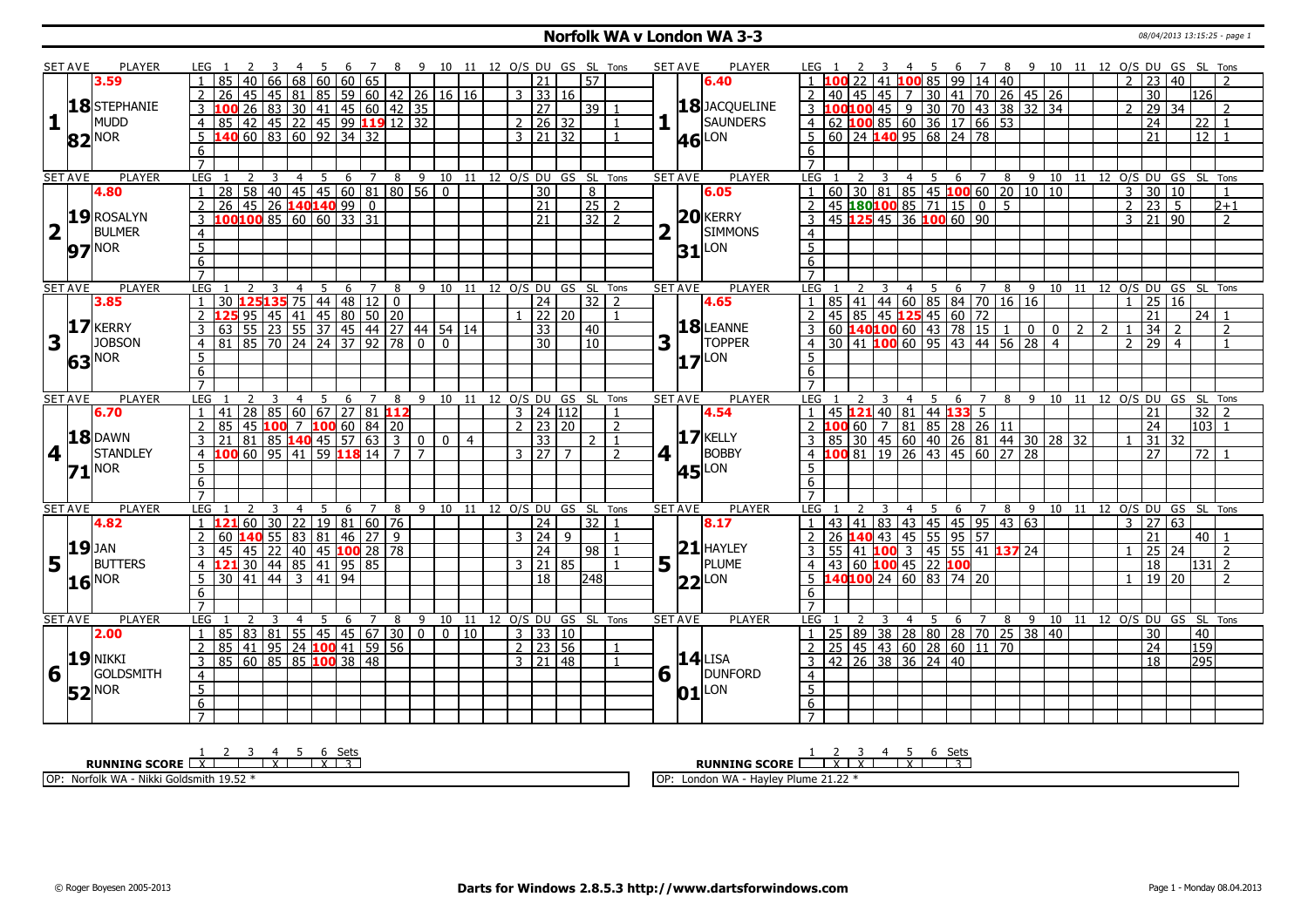# **Norfolk WA**

## **London WA**

| <b>PLAYER</b>         |  | <b>W/Liwonilost</b> | <b>AVE</b> |      | TAVE POINTS DARTS TONS TON+ 180 |     |  | <b>TONS</b> | <b>IPLAYER</b>       |  | W/Liwonilost | <b>AVE</b>        |      | TAVE  POINTS   DARTS   TONS   TON+   180 |     |    |     | TONS     |
|-----------------------|--|---------------------|------------|------|---------------------------------|-----|--|-------------|----------------------|--|--------------|-------------------|------|------------------------------------------|-----|----|-----|----------|
| <b>Stephanie Mudd</b> |  |                     | 18.82      | 3.59 | 2409                            | 128 |  | 3+          | Jacqueline Saunders  |  |              | 18.46             | 6.40 | 2345                                     | 127 |    |     | $6 + 0$  |
| Rosalvn Bulmer        |  |                     | 19.97      | 4.80 | 1438 l                          |     |  | $4 +$       | <b>Kerry Simmons</b> |  |              | 20.3 <sub>1</sub> | 6.05 | 1503                                     | 74  |    |     |          |
| <b>Kerry Jobson</b>   |  |                     | 7.6:       | 3.85 | 1922.                           | 109 |  | 3∓          | Leanne Topper        |  |              | 18.1              | 4.65 | 19801                                    | 109 |    |     | $4 + 0$  |
| Dawn Standlev         |  |                     | 18.71      | 6.70 | 2002                            | 107 |  |             | <b>Kelly Bobby</b>   |  |              | 17.45             | l.54 | 1797                                     | 103 |    | 0 I | $4 + 0$  |
| <b>Jan Butters</b>    |  |                     | 19.16      | 4.82 | 2127                            | 111 |  | 4+          | <b>Hayley Plume</b>  |  |              |                   |      | 2334                                     | 110 |    |     |          |
| Nikki Goldsmith       |  |                     | 19.52      | 2.00 | 1503                            |     |  |             | Llisa Dunford        |  |              | 14.0              | 0.00 | 1009                                     | 72  |    | 01  | $0 + 0$  |
| <b>TOTALS</b>         |  |                     | 18.88      |      | 1401                            | 604 |  | 22+0        | <b>TOTALS</b>        |  |              | 18.43             |      | 10968                                    | 595 | 21 |     | $26 + 1$ |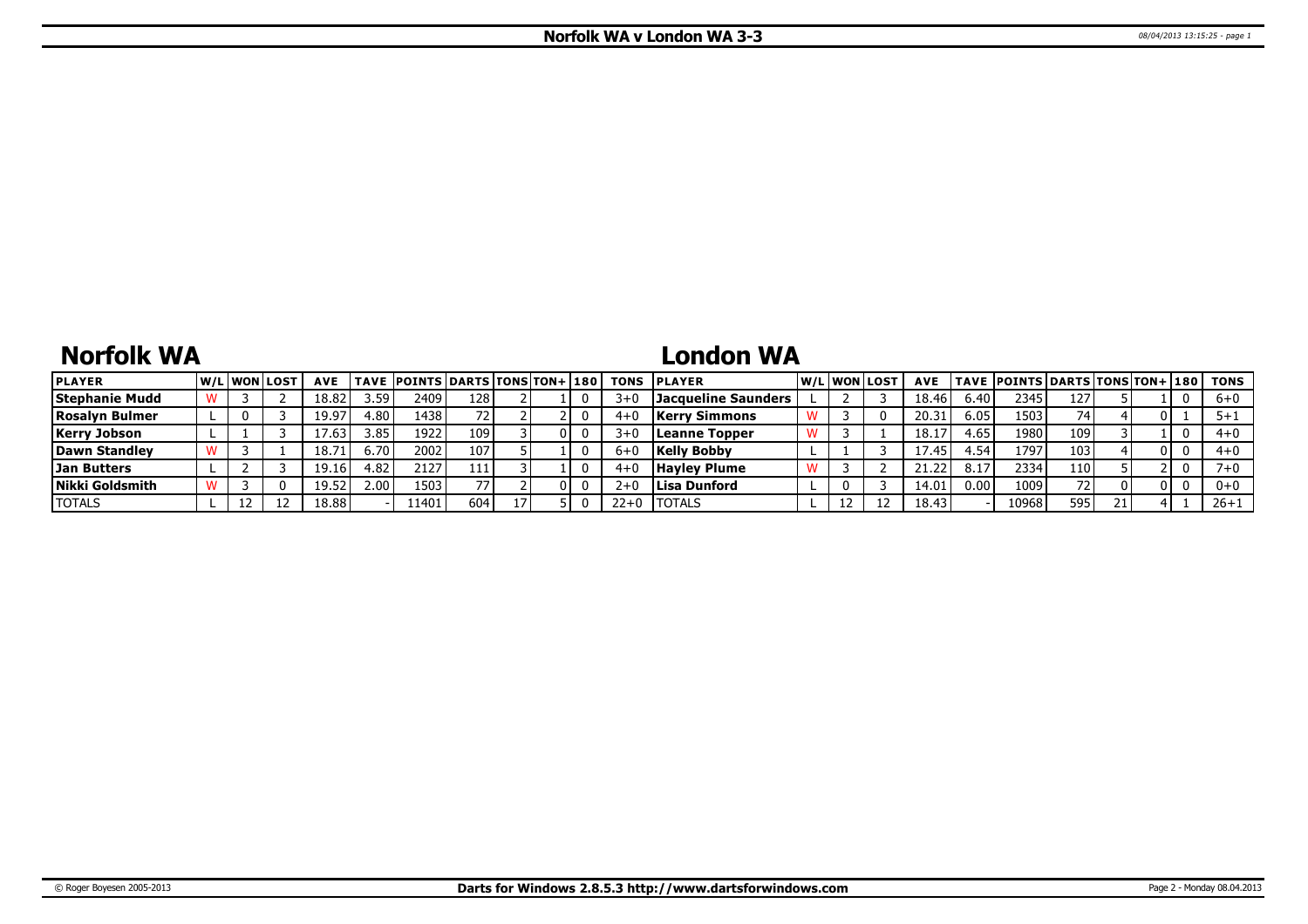### **Norfolk MB v London MB 7-5** 08/04/2013 13:16:01 - page 1

|                         | SET AVE        | PLAYER              |                                                                                                                                                                                                                                                                                                                               |                |                     |                                  |                                                         |               |                            |                         |       |                                                                    |                | <b>SET AVE</b> | PLAYER              |                                                                                                                               |                |                   |                  |       |                                |    |    |                |                                                                     |                            |                |
|-------------------------|----------------|---------------------|-------------------------------------------------------------------------------------------------------------------------------------------------------------------------------------------------------------------------------------------------------------------------------------------------------------------------------|----------------|---------------------|----------------------------------|---------------------------------------------------------|---------------|----------------------------|-------------------------|-------|--------------------------------------------------------------------|----------------|----------------|---------------------|-------------------------------------------------------------------------------------------------------------------------------|----------------|-------------------|------------------|-------|--------------------------------|----|----|----------------|---------------------------------------------------------------------|----------------------------|----------------|
|                         |                | 8.25                | 45<br>  60                                                                                                                                                                                                                                                                                                                    | 81             | 83<br>  42          |                                  |                                                         |               | 10 11 12 O/S DU GS SL Tons | $\overline{18}$         |       | 90                                                                 |                |                | 6.15                | 59 42                                                                                                                         |                | 6<br>44 125 74 32 | $\overline{7}$   | - 8   | 9 10 11 12 O/S DU GS SL Tons   |    |    | 3              | 21<br>32                                                            |                            |                |
|                         |                |                     | $\overline{2}$<br>60<br>41<br>  60                                                                                                                                                                                                                                                                                            | 22             | 125100 53           |                                  | $\overline{7}$<br>$\langle \, \, \hat{1} \, \, \rangle$ |               |                            | $\overline{27}$         |       | $32$   2                                                           |                |                |                     | LOO 44 66 82 45 60 72 16 16<br>2 <sub>1</sub>                                                                                 |                |                   |                  |       |                                |    |    | $\overline{2}$ | $\overline{26}$<br>$\overline{16}$                                  |                            |                |
|                         |                | 19 WILLIAM          | $\overline{141}$                                                                                                                                                                                                                                                                                                              |                |                     |                                  |                                                         |               |                            | $2 \mid 23 \mid 10$     |       |                                                                    |                |                | $20$ NICK           |                                                                                                                               |                |                   |                  |       |                                |    |    |                | $\overline{24}$                                                     |                            |                |
|                         |                | <b>WALPOLE</b>      | 100 83 100 25 100 42 10<br>$\overline{3}$                                                                                                                                                                                                                                                                                     |                |                     |                                  |                                                         |               |                            |                         |       |                                                                    | 3              |                | BUCKINGHAM          |                                                                                                                               |                |                   |                  |       |                                |    |    |                |                                                                     | 47                         |                |
| 1                       |                |                     | 81 41 100 60 99 41 59 20<br>$\overline{4}$                                                                                                                                                                                                                                                                                    |                |                     |                                  |                                                         |               |                            | $3 \mid 24 \mid 20$     |       |                                                                    | $\mathbf{1}$   |                |                     |                                                                                                                               |                |                   |                  |       |                                |    |    |                | $\overline{21}$                                                     | $\overline{52}$            |                |
|                         |                | 89 NOR              | $\frac{1}{60}$ 41 60 81 45 100 44 54 0<br>5                                                                                                                                                                                                                                                                                   |                |                     |                                  |                                                         |               |                            | $\overline{27}$         |       | 16                                                                 | $\overline{1}$ |                | $05$ <sup>LON</sup> | $\overline{5}$ 54 59 83 40 125 68 47 0 21 4                                                                                   |                |                   |                  |       |                                |    |    |                | $\begin{array}{ c c c c c }\n\hline\n28 & 4 \\ \hline\n\end{array}$ |                            |                |
|                         |                |                     | 6                                                                                                                                                                                                                                                                                                                             |                |                     |                                  |                                                         |               |                            |                         |       |                                                                    |                |                |                     |                                                                                                                               |                |                   |                  |       |                                |    |    |                |                                                                     |                            |                |
|                         |                |                     |                                                                                                                                                                                                                                                                                                                               |                |                     |                                  |                                                         |               |                            |                         |       |                                                                    |                |                |                     |                                                                                                                               |                |                   |                  |       |                                |    |    |                |                                                                     |                            |                |
|                         | <b>SET AVE</b> | <b>PLAYER</b>       | LEG<br>3<br>2                                                                                                                                                                                                                                                                                                                 | $\overline{4}$ | $\overline{5}$<br>6 | $\overline{7}$                   | 8 9 10 11 12 0/S DU GS SL Tons                          |               |                            |                         |       |                                                                    |                | <b>SET AVE</b> | <b>PLAYER</b>       | LEG                                                                                                                           | $\overline{3}$ | $4 \quad 5$       | $6 \overline{7}$ |       | 8 9 10 11 12 0/S DU GS SL Tons |    |    |                |                                                                     |                            |                |
|                         |                | 10.37               | $60$ 36 <b>100 140</b> 60 45 50                                                                                                                                                                                                                                                                                               |                |                     |                                  |                                                         |               |                            | $\overline{21}$         |       | 10                                                                 | $\overline{2}$ |                | 7.21                | LOO 60 200 47 81 73 40                                                                                                        |                |                   |                  |       |                                |    |    | $\overline{3}$ | $\overline{21}$<br>$\overline{40}$                                  |                            |                |
|                         |                |                     | 60 100100 27 140 74<br>$\overline{2}$                                                                                                                                                                                                                                                                                         |                |                     |                                  |                                                         |               |                            | 3   18   74             |       |                                                                    | 3              |                |                     | 34 60 35 60 100100                                                                                                            |                |                   |                  |       |                                |    |    |                | 18                                                                  | 112 2                      |                |
|                         |                |                     | $\overline{3}$                                                                                                                                                                                                                                                                                                                |                |                     |                                  |                                                         |               |                            | $3 \mid 21 \mid 101$    |       |                                                                    | $\overline{2}$ |                | $22$ JASON          |                                                                                                                               |                |                   |                  |       |                                |    |    |                | $\overline{18}$                                                     | $\overline{90}$            | $\overline{1}$ |
| $\overline{\mathbf{2}}$ |                | <b>24</b> JULIAN    | $\frac{1}{10}$ $\frac{1}{10}$ $\frac{1}{10}$ $\frac{1}{10}$ $\frac{1}{10}$ $\frac{1}{10}$ $\frac{1}{10}$ $\frac{1}{10}$ $\frac{1}{10}$ $\frac{1}{10}$ $\frac{1}{10}$ $\frac{1}{10}$ $\frac{1}{10}$ $\frac{1}{10}$ $\frac{1}{10}$ $\frac{1}{10}$ $\frac{1}{10}$ $\frac{1}{10}$ $\frac{1}{10}$ $\frac{1}{10}$<br>$\overline{4}$ |                |                     |                                  |                                                         |               |                            | $3 \mid 21 \mid 60$     |       |                                                                    | $\overline{2}$ |                | GALLAGHER           |                                                                                                                               |                |                   |                  |       |                                |    |    |                | $\overline{21}$                                                     | $\overline{72}$            | $\overline{2}$ |
|                         |                | $62^{\text{NOR}}$   | 5                                                                                                                                                                                                                                                                                                                             |                |                     |                                  |                                                         |               |                            |                         |       |                                                                    |                |                | $ 18 ^{LON}$        | 5 <sup>1</sup>                                                                                                                |                |                   |                  |       |                                |    |    |                |                                                                     |                            |                |
|                         |                |                     | 6                                                                                                                                                                                                                                                                                                                             |                |                     |                                  |                                                         |               |                            |                         |       |                                                                    |                |                |                     | 6                                                                                                                             |                |                   |                  |       |                                |    |    |                |                                                                     |                            |                |
|                         |                |                     | $\overline{7}$                                                                                                                                                                                                                                                                                                                |                |                     |                                  |                                                         |               |                            |                         |       |                                                                    |                |                |                     |                                                                                                                               |                |                   |                  |       |                                |    |    |                |                                                                     |                            |                |
|                         | <b>SET AVE</b> | <b>PLAYER</b>       | <b>LEG</b><br>-3                                                                                                                                                                                                                                                                                                              | $\overline{4}$ | - 5<br>6            |                                  | 7 8 9 10 11 12 O/S DU GS SL Tons                        |               |                            |                         |       |                                                                    |                | <b>SET AVE</b> | <b>PLAYER</b>       | LEG                                                                                                                           | $\overline{4}$ | - 6<br>5          | 7 8              |       | 9                              |    |    |                |                                                                     | 10 11 12 0/S DU GS SL Tons |                |
|                         |                | 6.80                | 56 46 81<br>$\overline{1}$                                                                                                                                                                                                                                                                                                    |                |                     | 45   81   28   40   28   56   40 |                                                         |               |                            | $3 \mid 30 \mid 40$     |       |                                                                    |                |                | 6.75                | 75 85 55 85 45 140 0 0 0<br>$\mathbf{1}$                                                                                      |                |                   |                  |       | 8                              |    |    |                | 30                                                                  | 8                          |                |
|                         |                |                     | $\overline{2}$                                                                                                                                                                                                                                                                                                                |                |                     |                                  |                                                         |               |                            | $\overline{21}$         |       | 55 1                                                               |                |                |                     | 45 135100 44 60 77 40<br>45 60 100 21 80 59 56 60 10<br>60 24 100 81 45 97 21 65 8<br>43 85 45 45 100 60 31<br>$\overline{2}$ |                |                   |                  |       |                                |    |    | २              | $\overline{21}$<br>140                                              |                            | $\overline{2}$ |
|                         |                | $19$ MARK           | 185 60 58 60 <b>140</b> 43 0<br>41 60 55 41 <b>100</b> 38 45 97 24<br>3                                                                                                                                                                                                                                                       |                |                     |                                  |                                                         |               |                            |                         | 25 24 |                                                                    | $\overline{1}$ |                | $19$ WAYNE          |                                                                                                                               |                |                   |                  |       |                                |    |    |                | 27                                                                  | 10                         |                |
| $\overline{\mathbf{3}}$ | LΓ             | FLAWN               |                                                                                                                                                                                                                                                                                                                               |                |                     |                                  |                                                         |               |                            | 27                      |       | 20                                                                 |                | 3              | LIVETT              | 4 <sup>1</sup>                                                                                                                |                |                   |                  |       |                                |    |    |                | $\overline{25}$<br>8                                                |                            |                |
|                         |                |                     | 4 77 26 43 60 55 100 60 40 20<br>5 100 140 42 100 59 40 20                                                                                                                                                                                                                                                                    |                |                     |                                  |                                                         |               |                            |                         | 19 20 |                                                                    |                |                |                     |                                                                                                                               |                |                   |                  |       |                                |    |    |                | 21                                                                  | 92                         |                |
|                         |                | <b>92</b> NOR       |                                                                                                                                                                                                                                                                                                                               |                |                     |                                  |                                                         |               |                            |                         |       |                                                                    | 3              |                | $31$ <sup>LON</sup> |                                                                                                                               |                |                   |                  |       |                                |    |    |                |                                                                     |                            |                |
|                         |                |                     | 6                                                                                                                                                                                                                                                                                                                             |                |                     |                                  |                                                         |               |                            |                         |       |                                                                    |                |                |                     | 6                                                                                                                             |                |                   |                  |       |                                |    |    |                |                                                                     |                            |                |
|                         |                |                     | $\overline{7}$                                                                                                                                                                                                                                                                                                                |                |                     |                                  |                                                         |               |                            |                         |       |                                                                    |                | <b>SET AVE</b> | <b>PLAYER</b>       | LEG.                                                                                                                          |                |                   |                  |       |                                |    |    |                | O/S DU GS                                                           | SL Tons                    |                |
|                         |                |                     |                                                                                                                                                                                                                                                                                                                               |                |                     |                                  |                                                         |               |                            |                         |       |                                                                    |                |                |                     |                                                                                                                               |                |                   |                  |       |                                |    |    |                |                                                                     |                            |                |
|                         | <b>SET AVE</b> | <b>PLAYER</b>       | LEG<br>3                                                                                                                                                                                                                                                                                                                      | 4 5            | 6                   | $\overline{7}$                   | 8<br>- 9                                                | 10            | 11                         | 12 O/S DU               |       | GS SL Tons                                                         |                |                |                     |                                                                                                                               |                | 4 <sub>5</sub>    | 6 7              | 8 9   | 10                             | 11 | 12 |                |                                                                     |                            |                |
|                         |                | 4.78                | $26 81 60 60 60$ 123 59<br>$\overline{1}$                                                                                                                                                                                                                                                                                     |                |                     |                                  |                                                         |               |                            | 21                      |       | $\overline{32}$                                                    |                |                | 5.47                | 59 140 43 99 60 60 40                                                                                                         |                |                   |                  |       |                                |    |    | $\overline{1}$ | 19 40                                                               |                            | $\overline{1}$ |
|                         |                |                     | $83 \mid 7$ 140 7<br>$\overline{2}$                                                                                                                                                                                                                                                                                           |                |                     |                                  |                                                         |               |                            | 12                      |       | $\begin{array}{ c c c c }\n\hline\n264 & 1 \\ \hline\n\end{array}$ |                |                |                     | $2$   95 140 99 127 40                                                                                                        |                |                   |                  |       |                                |    |    | $\mathbf{3}$   | 15 40                                                               |                            | $\overline{2}$ |
|                         |                | $21$ COLIN          | 60 100 41 60 41 60 115<br>$\overline{3}$                                                                                                                                                                                                                                                                                      |                |                     |                                  |                                                         |               |                            | $\overline{21}$         |       | $\overline{24}$ $\overline{2}$                                     |                |                | $27$ LEE            | $\frac{1}{3}$ 60 60 55 140 60 98 28                                                                                           |                |                   |                  |       |                                |    |    | $\overline{2}$ | 20 28                                                               |                            |                |
|                         | $\overline{4}$ | <b>STUBBINGS</b>    | $\overline{4}$                                                                                                                                                                                                                                                                                                                |                |                     |                                  |                                                         |               |                            |                         |       |                                                                    |                | 4 1            | COCKS               | $\overline{4}$                                                                                                                |                |                   |                  |       |                                |    |    |                |                                                                     |                            |                |
|                         |                |                     | $\overline{5}$                                                                                                                                                                                                                                                                                                                |                |                     |                                  |                                                         |               |                            |                         |       |                                                                    |                |                |                     | $\overline{5}$                                                                                                                |                |                   |                  |       |                                |    |    |                |                                                                     |                            |                |
|                         |                | $91$ <sup>NOR</sup> | $6\overline{6}$                                                                                                                                                                                                                                                                                                               |                |                     |                                  |                                                         |               |                            |                         |       |                                                                    |                |                | <b>83</b> LON       | 6                                                                                                                             |                |                   |                  |       |                                |    |    |                |                                                                     |                            |                |
|                         |                |                     | $\overline{7}$                                                                                                                                                                                                                                                                                                                |                |                     |                                  |                                                         |               |                            |                         |       |                                                                    |                |                |                     |                                                                                                                               |                |                   |                  |       |                                |    |    |                |                                                                     |                            |                |
|                         | <b>SET AVE</b> | <b>PLAYER</b>       | LEG<br>3                                                                                                                                                                                                                                                                                                                      | $\overline{4}$ | 5<br>6              | $\overline{7}$                   | 8<br>9                                                  |               | 10 11                      | 12 O/S DU GS SL Tons    |       |                                                                    |                | <b>SET AVE</b> | <b>PLAYER</b>       | LEG                                                                                                                           | $\overline{4}$ | $5^{\circ}$<br>6  |                  | 7 8 9 |                                |    |    |                |                                                                     | 10 11 12 0/S DU GS SL Tons |                |
|                         |                | 5.80                | $1 \vert 140 \vert 60 \vert 81 \vert 60 \vert 100 \vert 60$                                                                                                                                                                                                                                                                   |                |                     |                                  |                                                         |               |                            | 2 17 60                 |       |                                                                    | $\mathcal{L}$  |                | 9.49                | 41 58 60 100 41 96<br>$1 \quad$                                                                                               |                |                   |                  |       |                                |    |    |                | 18                                                                  | $ 105 $ 1                  |                |
|                         |                |                     | 84 81 46 81 45 60 25 79                                                                                                                                                                                                                                                                                                       |                |                     |                                  |                                                         |               |                            | 3   24   79             |       |                                                                    |                |                |                     | 58 100 60 40 63 123 37                                                                                                        |                |                   |                  |       |                                |    |    |                | $\overline{21}$                                                     | $20$   2                   |                |
|                         |                | ROBERT              | 60 100 99 85 97 50 5<br>3                                                                                                                                                                                                                                                                                                     |                |                     |                                  |                                                         |               |                            | 21                      |       | $5-1$                                                              |                |                | $23$ JASON          | $3  14010059 56 77 53 0 16$                                                                                                   |                |                   |                  |       |                                |    |    |                | 22 16                                                               |                            | 2              |
|                         |                | <b>ELLIS</b>        | 45 60 100 41 60 140 55<br>$\overline{4}$                                                                                                                                                                                                                                                                                      |                |                     |                                  |                                                         |               |                            | $2$   20   55           |       |                                                                    | $\overline{z}$ |                | WILES               | 66 43 140123123                                                                                                               |                | $\Omega$          |                  |       |                                |    |    |                | 18                                                                  | 6                          | 3              |
|                         | $5^{24}$       |                     | 5                                                                                                                                                                                                                                                                                                                             |                |                     |                                  |                                                         |               |                            |                         |       |                                                                    |                | 5              |                     | 5                                                                                                                             |                |                   |                  |       |                                |    |    |                |                                                                     |                            |                |
|                         | 38             | <b>NOR</b>          | 6                                                                                                                                                                                                                                                                                                                             |                |                     |                                  |                                                         |               |                            |                         |       |                                                                    |                |                | $71$ <sup>LON</sup> | 6                                                                                                                             |                |                   |                  |       |                                |    |    |                |                                                                     |                            |                |
|                         |                |                     | $\overline{7}$                                                                                                                                                                                                                                                                                                                |                |                     |                                  |                                                         |               |                            |                         |       |                                                                    |                |                |                     | $\overline{7}$                                                                                                                |                |                   |                  |       |                                |    |    |                |                                                                     |                            |                |
|                         | <b>SET AVE</b> | PLAYER              | <b>LEG</b><br>$\mathbf{3}$<br>$\overline{2}$                                                                                                                                                                                                                                                                                  | $\overline{4}$ | 5<br>6              | $7^{\circ}$                      | 8                                                       | 9 10          | 11                         | 12 O/S DU GS SL Tons    |       |                                                                    |                | <b>SET AVE</b> | <b>PLAYER</b>       | LEG                                                                                                                           | 3              | 4 5<br>6          | $\overline{7}$   | 8     | 9 10                           |    |    |                |                                                                     | 11 12 O/S DU GS SL Tons    |                |
|                         |                | 4.34                | 59<br>$\overline{1}$                                                                                                                                                                                                                                                                                                          |                |                     |                                  |                                                         |               |                            | $2 \mid 23 \mid 16$     |       |                                                                    |                |                | 4.41                |                                                                                                                               |                |                   |                  |       |                                |    |    |                | 21                                                                  | 48   1                     |                |
|                         |                |                     | 60   84   41   95   54   92   16<br>2                                                                                                                                                                                                                                                                                         |                |                     |                                  |                                                         |               |                            | $\overline{15}$         |       | 157 2                                                              |                |                |                     | 60 100 60 24 59 94 56                                                                                                         |                |                   |                  |       |                                |    |    | 3              | 18 141                                                              |                            | 3              |
|                         |                |                     | 59 55 100 30 100<br>$\overline{3}$                                                                                                                                                                                                                                                                                            |                |                     |                                  |                                                         |               |                            | $3 \mid 27 \mid 25$     |       |                                                                    | $\overline{1}$ |                | <b>20</b> JIM       | 2 100100 92 57 11 141                                                                                                         |                |                   |                  |       |                                |    |    |                |                                                                     |                            |                |
|                         |                | $19$ ADRIAN         | $56 \ 60 \ 58 \ 60 \ 55 \ 26 \ 100 \ 61$<br>$\overline{4}$                                                                                                                                                                                                                                                                    |                |                     |                                  | $ 25\rangle$                                            | $\sqrt{0}$ 20 |                            | $2 \times 29 \times 20$ |       |                                                                    |                |                | FOSTER              | 3 41 96 46 41 84 43 94 36<br>$\overline{4}$                                                                                   |                |                   |                  |       |                                |    |    |                | $\overline{24}$<br>$\overline{30}$                                  | 20<br>8                    |                |
| 6                       |                | <b>SIDDLE</b>       | 95   60   45   134                                                                                                                                                                                                                                                                                                            |                |                     | $59 \ 44 \ 16 \ 28$              |                                                         |               |                            |                         |       |                                                                    |                | 6              |                     | $\frac{1}{24}$ 22 59 38 23 95 23 93 99 17                                                                                     |                |                   |                  |       |                                |    |    |                |                                                                     |                            |                |
|                         | 65             | nor                 | $5^{\circ}$                                                                                                                                                                                                                                                                                                                   |                |                     |                                  |                                                         |               |                            |                         |       |                                                                    |                |                | $73$ <sup>LON</sup> | 5                                                                                                                             |                |                   |                  |       |                                |    |    |                |                                                                     |                            |                |
|                         |                |                     | 6<br>$7^{\circ}$                                                                                                                                                                                                                                                                                                              |                |                     |                                  |                                                         |               |                            |                         |       |                                                                    |                |                |                     | 6<br>$7^{\circ}$                                                                                                              |                |                   |                  |       |                                |    |    |                |                                                                     |                            |                |

**RUNNING SCORE**  $\begin{array}{|c|c|c|c|c|}\n\hline\n & 2 & 3 & 4 & 5 & 6 & \text{Sets} \\
\hline\n\end{array}$ 

**RUNNING SCORE** 2 2 3 4 5 6 Sets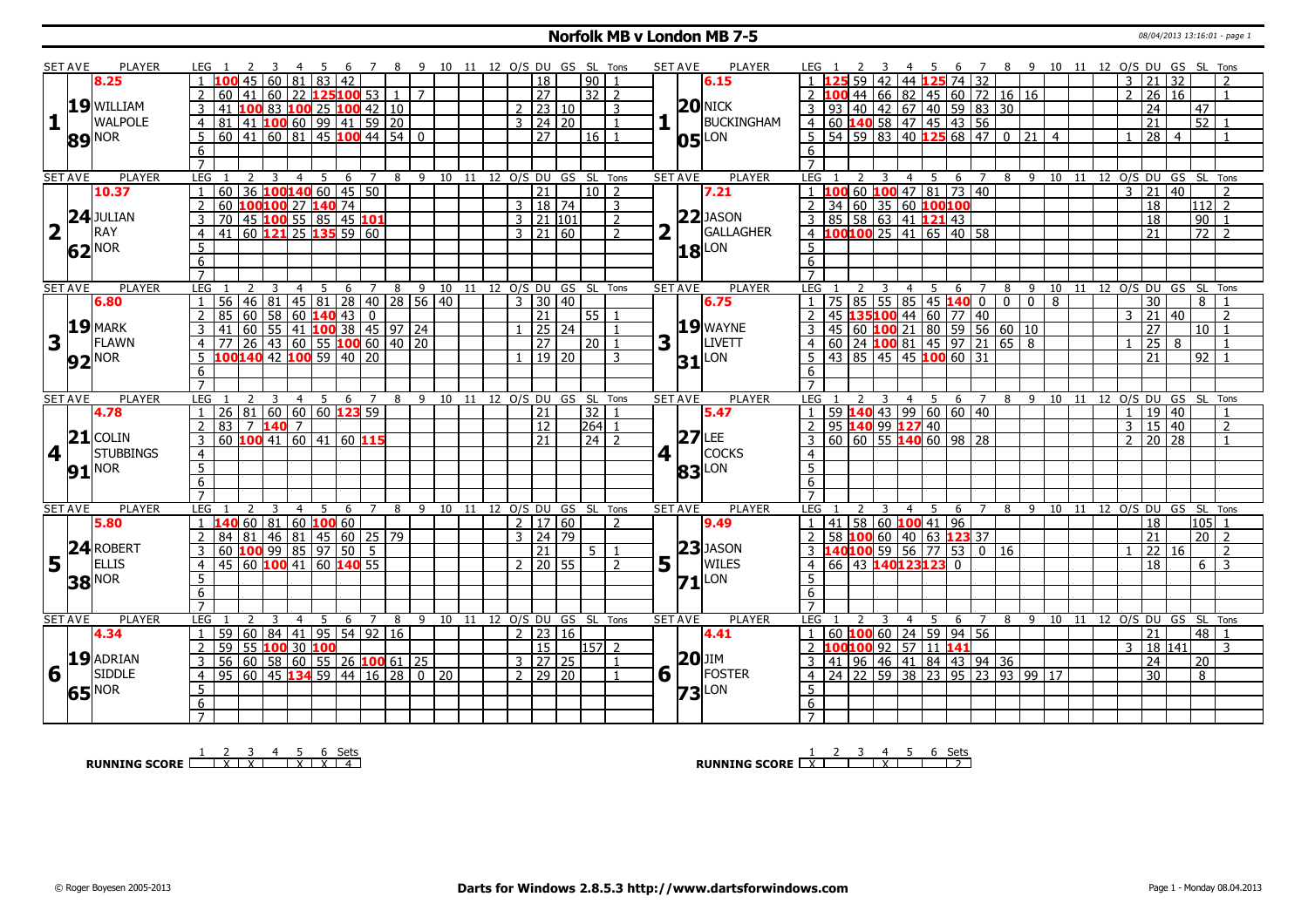### **Norfolk MB v London MB 7-5** 08/04/2013 13:16:01 - page 2

|                                           | SET AVE        | <b>PLAYER</b>        | LEG 1                                                                           |          | 7                                 |           |          | 8 9 10 11 12 O/S DU GS SL Tons |               |                     |                      |                | <b>SET AVE</b>     | PLAYER              | LEG                                                            | - 5<br>- 6     | $\overline{7}$      |                |                       |                                    | 8 9 10 11 12 O/S DU GS SL Tons     |
|-------------------------------------------|----------------|----------------------|---------------------------------------------------------------------------------|----------|-----------------------------------|-----------|----------|--------------------------------|---------------|---------------------|----------------------|----------------|--------------------|---------------------|----------------------------------------------------------------|----------------|---------------------|----------------|-----------------------|------------------------------------|------------------------------------|
|                                           |                | 7.46                 | 60   44   81   60   55   40                                                     |          |                                   |           |          |                                |               | 18                  | 161                  |                |                    | 12.40               | 45                                                             | $60$ 135 41 20 |                     |                | $\overline{2}$        | $\overline{20}$<br>20              | 3                                  |
|                                           |                |                      | $\vert$ 26 $\vert$ 69 $\vert$ 85 $\vert$ 23 <b>100</b> 81 $\vert$ 39<br>2<br>22 |          |                                   |           |          |                                |               | $\overline{24}$     | 56 1                 |                |                    |                     | <b>140</b> 70 23 47 0 36<br>85                                 |                |                     |                |                       | $\overline{22}$<br>$\overline{36}$ | $\overline{2}$                     |
|                                           | 21             | MARTIN               | 85 100121 41 43 61 50<br>3                                                      |          |                                   |           |          |                                |               | 2   20   50         |                      | 2              |                    | $23$ STEVE          | 55 43 57 140 74 24<br>3100                                     |                |                     |                |                       | 21                                 | $\overline{z}$<br>8 <sup>1</sup>   |
| $7\overline{1}$                           |                | SHELDON              | 4 $100$ 76 41 81 100 43 60                                                      |          |                                   |           |          |                                |               | $3 \mid 21 \mid 60$ |                      | $\overline{2}$ | 7                  | <b>WOODSIDE</b>     | 4 85 80 45 83 125 43                                           |                |                     |                |                       | $\overline{18}$                    | 40<br>$\overline{1}$               |
|                                           |                |                      | 100 36 60 43 125 85 32 20<br>5                                                  |          |                                   |           |          |                                |               | $1 \ 22 \ 20$       |                      | $\overline{2}$ |                    | LON                 | $-5$ 100 68 100 81 100 12 30 5                                 |                |                     |                |                       | $\overline{24}$                    | $5-1$<br>3                         |
|                                           |                | $79$ <sup>NOR</sup>  | 6                                                                               |          |                                   |           |          |                                |               |                     |                      |                | 35 <sub>l</sub>    |                     | 6                                                              |                |                     |                |                       |                                    |                                    |
|                                           |                |                      | $\overline{7}$                                                                  |          |                                   |           |          |                                |               |                     |                      |                |                    |                     | $\overline{7}$                                                 |                |                     |                |                       |                                    |                                    |
|                                           | <b>SET AVE</b> | <b>PLAYER</b>        | LEG<br><sup>2</sup><br>-3<br>4                                                  | 5<br>6   | 8<br>$\overline{7}$               |           |          | 9 10 11 12 O/S DU GS SL Tons   |               |                     |                      |                | <b>SET AVE</b>     | <b>PLAYER</b>       | LEG<br>3<br>$\overline{4}$                                     | 5              |                     |                |                       |                                    | 6 7 8 9 10 11 12 O/S DU GS SL Tons |
|                                           |                | 7.40                 | 80 100 100 30 44 43 56 32 16<br>$\mathbf{1}$                                    |          |                                   |           |          |                                | $\mathbf{1}$  | 25 16               |                      | $\overline{2}$ |                    | 4.46                | 46 45 100 85 67 60 24 34<br>$\overline{1}$                     |                |                     |                |                       | $\overline{24}$                    | 40<br>$\overline{1}$               |
|                                           |                |                      | 63 45 45 45 26 44 43 140<br>$\overline{2}$                                      |          |                                   |           |          |                                |               | $\overline{24}$     | 50 1                 |                |                    |                     | 40 60 41 43 <b>121</b> 45 97 14 40<br>$\sqrt{2}$               |                |                     |                |                       | $\overline{25}$<br>40              | $\overline{1}$                     |
|                                           |                | $20$ DEAN            | 95 100100100 74 24 8<br>$\overline{3}$                                          |          |                                   |           |          |                                | 2   20        | 8                   |                      | $\overline{3}$ |                    | 19 STEPHEN          | $3 \mid 26 \mid 45$ 125 76 71 60                               |                |                     |                |                       | $\overline{18}$                    | 98<br>$\overline{1}$               |
| 8                                         |                | <b>BROWN</b>         | 26 45 55 58 100 97 84 18 18<br>$\overline{4}$                                   |          |                                   |           |          |                                |               | $1 \ 25 \ 18$       |                      |                | 8                  | MCHALE              | $4$ <b>100</b> 45 22 40 35 41 81 97 0                          |                |                     |                |                       | $\overline{27}$                    | 40                                 |
|                                           |                |                      | 5                                                                               |          |                                   |           |          |                                |               |                     |                      |                |                    |                     | 5                                                              |                |                     |                |                       |                                    |                                    |
|                                           |                | $79$ <sup>NOR</sup>  | 6                                                                               |          |                                   |           |          |                                |               |                     |                      |                |                    | $43$ <sup>LON</sup> | 6                                                              |                |                     |                |                       |                                    |                                    |
|                                           |                |                      | $\overline{7}$                                                                  |          |                                   |           |          |                                |               |                     |                      |                |                    |                     | $\overline{7}$                                                 |                |                     |                |                       |                                    |                                    |
|                                           | <b>SET AVE</b> | <b>PLAYER</b>        | LEG<br>$\overline{4}$<br>3                                                      | -5<br>6  | 7                                 | 8 9 10 11 |          |                                |               |                     | 12 O/S DU GS SL Tons |                | <b>SET AVE</b>     | <b>PLAYER</b>       | LEG                                                            | 4 5            | 6 7                 |                |                       |                                    | 8 9 10 11 12 0/S DU GS SL Tons     |
|                                           |                | 3.40                 | $41$ 100 60 55 43 70 40                                                         |          |                                   |           |          |                                |               | 21                  | 92                   |                |                    | 7.10                | 81 140 40 45 85 44 26 40<br>$\overline{1}$                     |                |                     |                |                       | $\overline{22}$<br>$\overline{40}$ | $\overline{1}$                     |
|                                           |                |                      | 26 41 45 60 140 87 46<br>$\overline{2}$                                         |          |                                   |           |          |                                |               | $\overline{21}$     | 56                   | $\overline{1}$ |                    |                     | 31 45 100 60 40 180 45<br>$\overline{2}$                       |                |                     |                | $\mathcal{E}$         | $\overline{21}$<br>45              | $2+1$                              |
|                                           |                | $19$ <sup>MARK</sup> | $85$ 55 40 22 30 100<br>$\overline{3}$                                          |          |                                   |           |          |                                |               | $\overline{18}$     | $169$ 1              |                |                    | 24 DARREN           | $\frac{1}{3}$   45   40   58   180   52   110   16             |                |                     |                | $\mathbf{1}$          | 19 16                              | $2+1$                              |
| 9                                         |                |                      | $\overline{4}$                                                                  |          |                                   |           |          |                                |               |                     |                      |                | 9                  | <b>IRVING</b>       | $\overline{4}$                                                 |                |                     |                |                       |                                    |                                    |
|                                           |                | <b>EASTER</b>        | $5^{\circ}$                                                                     |          |                                   |           |          |                                |               |                     |                      |                |                    |                     | $\overline{5}$                                                 |                |                     |                |                       |                                    |                                    |
|                                           |                | $77$ <sub>NOR</sub>  | 6                                                                               |          |                                   |           |          |                                |               |                     |                      |                |                    | $24$ LON            |                                                                |                |                     |                |                       |                                    |                                    |
|                                           |                |                      | $\overline{7}$                                                                  |          |                                   |           |          |                                |               |                     |                      |                |                    |                     | 6<br>$\overline{7}$                                            |                |                     |                |                       |                                    |                                    |
|                                           | <b>SET AVE</b> | <b>PLAYER</b>        | LEG<br>-3<br>$\overline{4}$                                                     | - 5<br>6 | 78                                | - 9       |          | 10 11 12 O/S DU GS SL Tons     |               |                     |                      |                | <b>SET AVE</b>     | <b>PLAYER</b>       | LEG                                                            | 4 5            | 6 7 8 9 10 11 12    |                |                       |                                    | O/S DU GS SL Tons                  |
|                                           |                | 4.00                 | $100$ 60 71 100 60 13<br>$\overline{1}$                                         |          |                                   |           |          |                                |               | 18                  | $97$   2             |                |                    | 5.22                | 60 81 42 137145 36<br>$\vert$ 1                                |                |                     |                | $\mathbf{1}$          | 16 36                              | $\mathcal{L}$                      |
|                                           |                |                      | 60 83 38 100 85 47<br>2                                                         |          |                                   |           |          |                                |               | 18                  | $88$   1             |                |                    |                     | $2$ 140 59 60 60 60 90 32                                      |                |                     |                |                       | $19 \overline{)32}$                | $\overline{1}$                     |
|                                           | 22             | <b>KEZ</b>           | 50 45 60 100 81 55<br>$\mathcal{L}$                                             |          |                                   |           |          |                                |               | 18                  | $1110$ 1             |                |                    | $28$ JOHN           | $3 \cdot 100 \cdot 40 \cdot 95 \cdot 83 \cdot 97 \cdot 86$     |                |                     |                |                       | $3 \mid 18 \mid 86$                | $\overline{1}$                     |
| 10 <sup>1</sup>                           |                | <b>TOMKINS</b>       | $\overline{4}$                                                                  |          |                                   |           |          |                                |               |                     |                      |                | .O I               | NELSON              | $\overline{4}$                                                 |                |                     |                |                       |                                    |                                    |
|                                           |                |                      | 5                                                                               |          |                                   |           |          |                                |               |                     |                      |                |                    | LON                 | $\overline{5}$                                                 |                |                     |                |                       |                                    |                                    |
|                                           |                | <b>37 NOR</b>        | 6                                                                               |          |                                   |           |          |                                |               |                     |                      |                | 36                 |                     | 6                                                              |                |                     |                |                       |                                    |                                    |
|                                           |                |                      | $\overline{7}$                                                                  |          |                                   |           |          |                                |               |                     |                      |                |                    |                     |                                                                |                |                     |                |                       |                                    |                                    |
|                                           | <b>SET AVE</b> | <b>PLAYER</b>        | LEG<br>4                                                                        |          |                                   |           |          |                                |               |                     |                      |                |                    |                     |                                                                |                |                     |                |                       |                                    |                                    |
|                                           |                |                      |                                                                                 |          |                                   |           |          |                                |               |                     |                      |                |                    |                     | $\overline{7}$                                                 |                |                     |                |                       |                                    |                                    |
|                                           |                |                      |                                                                                 | 5<br>6   | $\overline{7}$<br>8               | 9         | 10<br>11 |                                | 12 O/S DU     |                     | GS SL Tons           |                | <b>SET AVE</b>     | <b>PLAYER</b>       | LEG<br>4                                                       | 6              |                     | 89             | 10 11 12 0/S DU GS SL |                                    | Tons                               |
|                                           |                | 8.11                 | $27$   40   100 78   45   97                                                    |          |                                   |           |          |                                |               | $\overline{18}$     | 114  1               |                |                    | 8.67                | 85 100<br>$\overline{1}$                                       | 95 60 78 75    | 8                   |                | $\overline{2}$        | 20<br>8                            | $\overline{1}$                     |
|                                           |                |                      | 60   41  <br>l 41                                                               |          | 45 41 83 52 38                    |           |          |                                |               | 2 2 6 3 8           |                      | -1             |                    |                     | $\overline{z}$<br>$60 \mid 45$<br>$ 95 $ <b>100100</b> 41 40 0 |                |                     |                |                       | 24                                 | $\overline{2}$<br>20 <sup>1</sup>  |
|                                           | $\mathbf{21}$  | <b>JASON</b>         | $\boxed{57}$ 100 35 44 66 131 32<br>3<br>36                                     |          |                                   |           |          |                                |               | $2 \mid 23 \mid 32$ |                      | 2              |                    | $21$ MATT           | 60 100 55 45 31 60 45 40<br>3                                  |                |                     |                |                       | 24                                 | 65<br>$\overline{1}$               |
| $11$ <sup><math>\overline{1}</math></sup> |                | CAINS                | 100140 95 78 48 30<br>$\overline{4}$                                            |          | l o                               |           |          |                                |               | 21                  | $10\sqrt{2}$         |                | $1\!\!1$           | WINZAR              | 4 60 81 41 <b>140127</b> 24 28                                 |                |                     |                |                       | 19 28                              | $\overline{\phantom{a}}$           |
|                                           |                | <b>45</b> NOR        | 45 81 140 85<br>5                                                               | 40 78    | $\overline{28}$<br>$\overline{4}$ |           |          |                                | $\mathcal{P}$ | $\overline{23}$     | $\overline{4}$       | -1             |                    | $73$ <sup>LON</sup> | 55 100<br> 41 62<br>$5\,100$                                   | 83             | 30 22               |                |                       | $\overline{24}$                    | $\overline{8}$<br>$\overline{2}$   |
|                                           |                |                      | 6                                                                               |          |                                   |           |          |                                |               |                     |                      |                |                    |                     | 6                                                              |                |                     |                |                       |                                    |                                    |
|                                           |                |                      | $\overline{7}$                                                                  |          |                                   |           |          |                                |               |                     |                      |                |                    |                     | $\overline{7}$                                                 |                |                     |                |                       |                                    |                                    |
|                                           | <b>SET AVE</b> | PLAYER               | <b>LEG</b><br>-3<br>4                                                           | -5<br>-6 | $\overline{7}$<br>8               | 9         |          | 10 11 12 O/S DU GS SL Tons     |               |                     |                      |                | <b>SET AVE</b>     | PLAYER              | <b>LEG</b><br>4                                                | - 5<br>6       | 8<br>$\overline{7}$ | $\overline{9}$ |                       |                                    | 10 11 12 O/S DU GS SL Tons         |
|                                           |                | 4.25                 | 85   47   60 <b>100</b> 61   81   25   12<br>26<br>$\mathbf{1}$                 |          |                                   |           |          |                                |               | $\overline{27}$     | 4 1                  |                |                    | 7.85                | $59 \mid 81 \mid 83 \mid 21 \mid 81$ 100 56 0 20<br>$\vert$ 1  |                |                     |                | $\overline{2}$        | 26 20                              | $\overline{1}$                     |
|                                           |                |                      | 100 44 125 26 60 62<br>$\overline{2}$                                           |          |                                   |           |          |                                |               | $\overline{18}$     | $84$ 2               |                |                    |                     | 2 24 36 180140 21 24 76                                        |                |                     |                | $\overline{2}$        | 20 76                              | $2+1$                              |
|                                           | 21             | DANIEL               | 81   60   45   87 <b>100</b> 58   54<br>$\overline{3}$                          |          |                                   |           |          |                                |               | $\overline{21}$     | 16 1                 |                |                    | $23$ OLIVER         | 84 100140125 32 0 20<br>3                                      |                |                     |                |                       | $19 20$                            | 3                                  |
| $12^T$                                    |                | <b>WILLETTS</b>      | $\overline{4}$                                                                  |          |                                   |           |          |                                |               |                     |                      |                | $2^{\overline{1}}$ | STELL               | $\overline{4}$                                                 |                |                     |                |                       |                                    |                                    |
|                                           |                | $20^{\text{NOR}}$    | 5                                                                               |          |                                   |           |          |                                |               |                     |                      |                |                    | $ 12 $ LON          | $\overline{5}$                                                 |                |                     |                |                       |                                    |                                    |
|                                           |                |                      | 6                                                                               |          |                                   |           |          |                                |               |                     |                      |                |                    |                     | 6<br>$\overline{7}$                                            |                |                     |                |                       |                                    |                                    |

| 10                                                  |                                           |
|-----------------------------------------------------|-------------------------------------------|
| <b>RUNNING SCORE</b>                                | <b>RUNNING SCORE</b>                      |
| $-$<br>OP:<br>MВ<br>Ray<br>24.6.<br>TOII<br>- INOF' | on 28.36<br>l OP<br>London MB<br>. Nelson |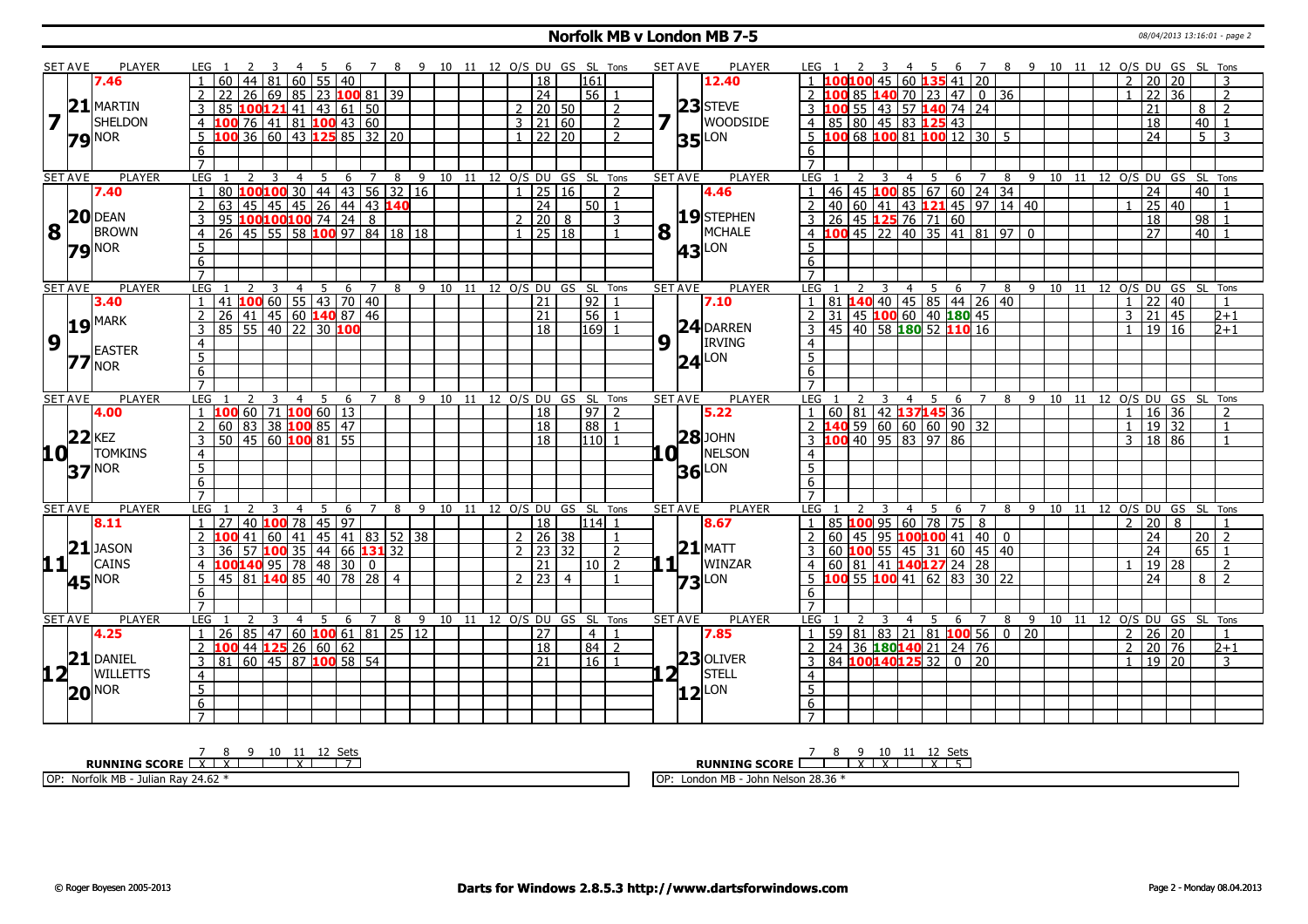# **Norfolk MB**

## **London MB**

| <b>PLAYER</b>          | W/L WON LOST | <b>AVE</b> | TAVE                        | <b>POINTS DARTS TONS TON+1180</b> |      |    |    | <b>TONS</b> | <b>PLAYER</b>          |   | W/L WON LOST | <b>AVE</b>        |       | TAVE POINTS DARTS TONS TON+ 180 |      |     |    | <b>TONS</b> |
|------------------------|--------------|------------|-----------------------------|-----------------------------------|------|----|----|-------------|------------------------|---|--------------|-------------------|-------|---------------------------------|------|-----|----|-------------|
| <b>William Walpole</b> |              | 19.89      | 8.25                        | 2367                              | 119  |    |    | $8 + 6$     | <b>Nick Buckingham</b> |   |              | 20.05             | 6.15  | 2406                            | 120  |     |    | $5 + 0$     |
| Julian Rav             |              | 24.62      | 10.37                       | 1994                              | 81   |    |    | $9 + C$     | <b>Jason Gallagher</b> |   |              | 22.18             | 7.21  | 1730                            | 78   |     |    | $7 + 0$     |
| Mark Flawn             |              | 19.92      | 6.80                        | 2430                              | 122  |    |    | $6 + 0$     | <b>Wavne Livett</b>    |   |              | 19.31             | 6.75  | 2395                            | 124  |     |    | $6+0$       |
| <b>Colin Stubbings</b> |              | 21.91      | 4.78                        | 1183                              | 54   |    |    | $4 + 0$     | <b>Lee Cocks</b>       |   |              | 27.83             | 5.47  | 1503                            | 54   |     |    | $4 + 0$     |
| <b>Robert Ellis</b>    |              | 24.38      | 5.80                        | 1999                              | 82   |    |    | $5 + C$     | <b>Jason Wiles</b>     |   |              | 23.7 <sup>2</sup> | 9.49  | 1873                            | 79   |     |    | $8 + 0$     |
| Adrian Siddle          |              | 19.65      | 4.34                        | 1847                              | 94   |    | 01 | $4 + 0$     | <b>Jim Foster</b>      |   |              | 20.73             | 4.41  | 1928                            | 93   |     |    | $4 + 0$     |
| Martin Sheldon         |              | 21.79      | $^{\prime}$ .46             | 2288                              | 105  |    |    | $7 + 0$     | <b>Steve Woodside</b>  |   |              | 23.35             | 12.40 | 2452                            | 105  |     |    | $11+0$      |
| Dean Brown             |              | 20.79      | $^{\prime}$ .40 $^{\prime}$ | 1954                              | 94   |    |    | $7 + 0$     | <b>Stephen McHale</b>  |   |              | 19.43             | 4.46  | 1826                            | 94   |     |    | $4 + 0$     |
| <b>Mark Easter</b>     |              | 19.77      | 3.40                        | 1186                              | 60 l |    |    | $3+0$       | <b>Darren Irving</b>   | w |              | 24.24             | 7.10  | 1503                            | 62   |     |    | $5 + 2$     |
| <b>Kez Tomkins</b>     |              | 22.37      | 4.00                        | 12081                             | 54   |    |    | $4 + 0$     | John Nelson            |   |              | 28.36             | 5.22  | 1503                            | 53   |     |    | $4 + 0$     |
| Jason Cains            |              | 21.45      | 8.11                        | 2381                              | 111  |    |    | $7 + 0$     | <b>Matt Winzar</b>     |   |              | 21.73             | 8.67  | 2412                            | 111  |     |    | $8 + 0$     |
| <b>Daniel Willetts</b> |              | 21.20      | 4.25                        | ا 1399                            | 66   |    |    | $4 + ($     | <b>Oliver Stell</b>    |   |              | 23.12             | 7.85  | 1503                            | 65   |     |    | $6 + 1$     |
| <b>TOTALS</b>          | 23           | 21.34      |                             | 22236                             | 1042 | 57 |    | $68 + 0$    | <b>TOTALS</b>          | w |              | 22.19             |       | 23034                           | 1038 | 53. | 16 | $72 + 3$    |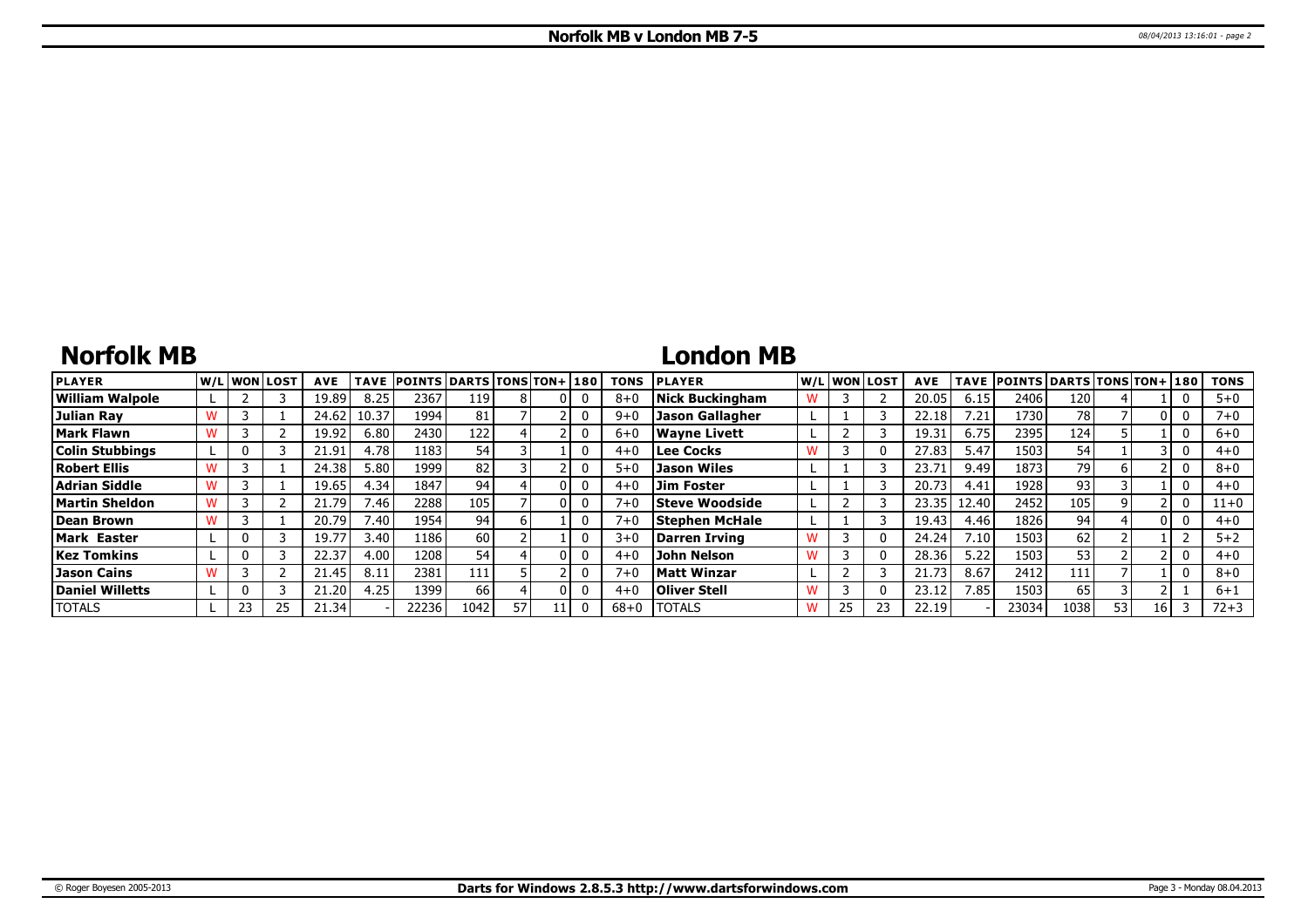#### **Norfolk WB v London WB 3-3** 08/04/2013 13:16:30 - page 1

|                         | <b>SET AVE</b> | PLAYER                   | IFG 1                             |                                                     |                                          |    |                |                |   |                | 78                     | - 9                                   | 10 11 12 O/S DU GS SL Tons         |                            |                  |                |                      |                |                  |                |                | <b>SET AVE</b> | <b>PLAYER</b>       | LEG 1            |                 |                         |             |                | - 5                    |     |                |                      |                                                   |     |                                                                   |          |              |                |                 |     | 6 7 8 9 10 11 12 O/S DU GS SL Tons |                         |
|-------------------------|----------------|--------------------------|-----------------------------------|-----------------------------------------------------|------------------------------------------|----|----------------|----------------|---|----------------|------------------------|---------------------------------------|------------------------------------|----------------------------|------------------|----------------|----------------------|----------------|------------------|----------------|----------------|----------------|---------------------|------------------|-----------------|-------------------------|-------------|----------------|------------------------|-----|----------------|----------------------|---------------------------------------------------|-----|-------------------------------------------------------------------|----------|--------------|----------------|-----------------|-----|------------------------------------|-------------------------|
|                         |                | 3.00                     |                                   | 30                                                  |                                          |    |                |                |   |                |                        |                                       | 45 30 81 82 45 21                  | $\mathbf{1}$               | $\Omega$         |                | $\overline{36}$      |                | l 16             |                |                |                | 7.56                |                  |                 |                         |             | 45             |                        |     |                |                      |                                                   |     | 41 22 26 9 125 52 23 45                                           |          |              | $\mathcal{L}$  | $\overline{38}$ | 10  |                                    |                         |
|                         |                |                          | $\overline{2}$                    | 25                                                  | 15<br>  60                               |    |                |                |   |                |                        | 60 $100100$ 30   51   60              |                                    |                            |                  |                | $3 \mid 27 \mid 60$  |                |                  | $\overline{z}$ |                |                |                     |                  | 70              |                         | 55 70       | l 81           |                        | 60  |                | $60$ 29 41           |                                                   |     |                                                                   |          |              |                | $\overline{24}$ |     | 35                                 |                         |
|                         |                | $14$ MARY                |                                   |                                                     | 60<br>$\overline{80}$                    |    |                |                |   |                |                        |                                       | $\boxed{0}$ 20                     |                            |                  | $\overline{2}$ | 29 20                |                |                  |                |                |                | $15$ LYNDA          | 3                | 41              |                         | $5^{\circ}$ |                | 45 41                  |     |                |                      |                                                   |     |                                                                   |          |              |                | 30              |     | $\overline{2}$                     | $\overline{2}$          |
| $\mathbf{1}$            |                | <b>JOLLY</b>             | 3                                 |                                                     |                                          |    |                |                |   |                | 45 45 42 44 65         |                                       |                                    |                            |                  |                |                      |                |                  |                |                |                |                     |                  |                 |                         |             |                |                        |     |                |                      |                                                   |     |                                                                   |          |              |                |                 |     |                                    |                         |
|                         |                |                          | $\overline{4}$                    | 44 45 28                                            |                                          |    |                |                |   |                | 52   55   33   67   25 |                                       |                                    |                            |                  |                | $\overline{24}$      |                | 152              |                |                |                | <b>BIONDINI</b>     | $4 \vert 1$      |                 |                         |             |                |                        |     |                | 55 26 60 66 44 58 72 |                                                   |     |                                                                   |          |              | $\overline{3}$ | 24 72           |     |                                    | $\overline{1}$          |
|                         |                | 89 NOR                   | 5                                 | 30   45   81                                        |                                          |    |                |                |   |                |                        |                                       | 43 45 60 45 85 27 26 0             |                            | $\overline{0}$ 1 | $\overline{2}$ | $141 \mid 4$         |                |                  |                |                |                | $61$ <sup>LON</sup> |                  |                 |                         |             |                |                        |     |                |                      |                                                   |     | $\frac{1}{100}$ 160 140110 21 25 3 0 0                            | l 0      | $\Omega$     |                | 42              |     | 2                                  | $\overline{2}$          |
|                         |                |                          | 6                                 |                                                     |                                          |    |                |                |   |                |                        |                                       |                                    |                            |                  |                |                      |                |                  |                |                |                |                     | 6                |                 |                         |             |                |                        |     |                |                      |                                                   |     |                                                                   |          |              |                |                 |     |                                    |                         |
|                         |                |                          | $\overline{7}$                    |                                                     |                                          |    |                |                |   |                |                        |                                       |                                    |                            |                  |                |                      |                |                  |                |                |                |                     |                  |                 |                         |             |                |                        |     |                |                      |                                                   |     |                                                                   |          |              |                |                 |     |                                    |                         |
|                         | <b>SET AVE</b> | <b>PLAYER</b>            | LEG <sub>1</sub>                  |                                                     | 3                                        |    | $\overline{4}$ | 5 <sup>5</sup> |   |                |                        |                                       | 6 7 8 9 10 11 12 O/S DU GS SL Tons |                            |                  |                |                      |                |                  |                |                | <b>SET AVE</b> | <b>PLAYER</b>       | LEG <sub>1</sub> |                 |                         |             |                | $\overline{4}$<br>$-5$ |     | - 6            | $\overline{7}$       |                                                   |     | 8 9 10 11 12 0/S DU GS SL Tons                                    |          |              |                |                 |     |                                    |                         |
|                         |                | 3.41                     |                                   | 60 85 26 41 24 36 45 45 61 78                       |                                          |    |                |                |   |                |                        |                                       |                                    |                            |                  | $\overline{2}$ | $\sqrt{29}$ 78       |                |                  |                |                |                | 6.40                |                  | $\overline{26}$ |                         |             |                |                        |     |                |                      | 45 41 81 17 23 100 43 65                          |     |                                                                   |          |              |                | $\overline{27}$ |     | 60                                 |                         |
|                         |                |                          | $\overline{2}$                    | 41                                                  | 60                                       | 55 | $\boxed{60}$   |                |   |                |                        | $25 \mid 9 \mid 43 \mid 43 \mid 85$   |                                    |                            |                  |                | $\overline{27}$      |                | $\overline{80}$  |                |                |                |                     |                  | 58 <sub>1</sub> |                         |             | $62$ 85 100 45 |                        |     | $\overline{7}$ |                      | 40   42   0   62                                  |     |                                                                   |          |              | 3              | 30 62           |     |                                    |                         |
|                         |                | $15$ <sup>THELMA</sup>   | 3                                 | 28                                                  | 41                                       |    |                |                |   |                |                        |                                       | $26 41 40 60$ 100 85 40 40         |                            |                  |                | 28 40                |                |                  |                |                |                | <b>14</b> DEE       |                  | 45              | 9                       |             |                |                        |     |                |                      | $60$ 45 83 22 45 140 12                           |     |                                                                   |          |              |                | 27              |     | 40                                 |                         |
| $\overline{\mathbf{2}}$ |                | GOSLING                  | $\overline{4}$                    | 55                                                  | 26 26 59 83 41 22 39 24 86 30            |    |                |                |   |                |                        |                                       |                                    |                            | $\mathbf 0$      |                | 51                   |                | $\mathcal{P}$    |                |                |                | BELCHER             |                  |                 |                         |             |                |                        |     |                |                      |                                                   |     | $100100$ 45 45 100 41 0 50 12 0 0                                 |          | $\mathbf{0}$ |                | 52              |     |                                    | 3                       |
|                         |                | $14^{NOR}$               | 5 <sup>5</sup>                    | $60$   45   60   22   30 <b>139</b> 37 <b>102</b> 6 |                                          |    |                |                |   |                |                        |                                       |                                    |                            |                  |                | $1 \mid 25 \mid 6$   |                |                  | $\mathcal{L}$  |                |                | <b>57</b> LON       | .5               |                 | 30 28 95 66 40 41 45 83 |             |                |                        |     |                |                      |                                                   |     |                                                                   |          |              |                | 24              |     | 73                                 |                         |
|                         |                |                          | 6                                 |                                                     |                                          |    |                |                |   |                |                        |                                       |                                    |                            |                  |                |                      |                |                  |                |                |                |                     | 6                |                 |                         |             |                |                        |     |                |                      |                                                   |     |                                                                   |          |              |                |                 |     |                                    |                         |
|                         |                |                          | $\overline{7}$                    |                                                     |                                          |    |                |                |   |                |                        |                                       |                                    |                            |                  |                |                      |                |                  |                |                |                |                     | $\overline{7}$   |                 |                         |             |                |                        |     |                |                      |                                                   |     |                                                                   |          |              |                |                 |     |                                    |                         |
|                         | <b>SET AVE</b> | <b>PLAYER</b>            | LEG                               |                                                     |                                          |    | $\overline{4}$ | 5              |   |                |                        |                                       | 6 7 8 9 10 11 12 0/S DU GS SL Tons |                            |                  |                |                      |                |                  |                |                | <b>SET AVE</b> | <b>PLAYER</b>       | LEG 1            |                 |                         | 3           |                |                        |     |                |                      |                                                   |     | 4 5 6 7 8 9 10 11 12 O/S DU GS SL Tons                            |          |              |                |                 |     |                                    |                         |
|                         |                | 3.00                     |                                   | 22 <b>100</b> 60 26 60 43 26 45 63                  |                                          |    |                |                |   |                |                        |                                       |                                    |                            |                  |                | 27                   |                | $56$ 1           |                |                |                | 2.42                |                  |                 |                         |             |                |                        |     |                |                      |                                                   |     | 45 60 26 <b>121</b> 58 60 43 48 25 15                             |          |              | $\overline{2}$ | 29 15           |     |                                    |                         |
|                         |                |                          | $\overline{2}$                    | 44                                                  | $85 \mid 11 \mid$                        |    |                |                |   |                |                        |                                       | 45 38 26 41 100 93 10 8            |                            |                  |                | $\overline{31 8}$    |                |                  | $\overline{1}$ |                |                |                     | $\overline{2}$   |                 |                         |             |                |                        |     |                |                      |                                                   |     |                                                                   |          |              |                | $\overline{30}$ |     | 20                                 |                         |
|                         |                | $15$ SUSAN               | 3                                 | 43                                                  | $11 \overline{)87}$ 60 43 100 24 39 54 5 |    |                |                |   |                |                        |                                       |                                    |                            |                  |                | 30                   |                | 35 1             |                |                |                | $16$ SUSAN          |                  |                 |                         |             |                |                        |     |                |                      |                                                   |     | 9 30 60 60 41 45 32 66 61 77<br>78 45 41 67 24 28 85 57 44 16 16  |          |              | $\mathbf{1}$   | $31 \mid 16$    |     |                                    |                         |
| 3                       |                | <b>BRITTAIN</b>          | $\overline{4}$                    | 26                                                  | 45 60 22 66 56 85 38 27 51               |    |                |                |   |                |                        |                                       |                                    | $\Omega$                   |                  |                | 33                   |                | $\overline{25}$  |                | 3              |                | <b>HOLT</b>         |                  |                 |                         |             |                |                        |     |                |                      |                                                   |     | $\frac{1}{25}$ 60 40 55 121 22 68 50 40 0 20                      |          |              | $\mathcal{P}$  | $32 \mid 20$    |     |                                    |                         |
|                         |                |                          | 5                                 |                                                     |                                          |    |                |                |   |                |                        |                                       |                                    |                            |                  |                |                      |                |                  |                |                |                | LON                 | 5.               |                 |                         |             |                |                        |     |                |                      |                                                   |     |                                                                   |          |              |                |                 |     |                                    |                         |
|                         |                | <b>60</b> <sup>NOR</sup> | 6                                 |                                                     |                                          |    |                |                |   |                |                        |                                       |                                    |                            |                  |                |                      |                |                  |                |                | 26             |                     | 6                |                 |                         |             |                |                        |     |                |                      |                                                   |     |                                                                   |          |              |                |                 |     |                                    |                         |
|                         |                |                          | $\overline{7}$                    |                                                     |                                          |    |                |                |   |                |                        |                                       |                                    |                            |                  |                |                      |                |                  |                |                |                |                     |                  |                 |                         |             |                |                        |     |                |                      |                                                   |     |                                                                   |          |              |                |                 |     |                                    |                         |
|                         |                |                          |                                   |                                                     |                                          |    |                |                |   |                |                        |                                       |                                    |                            |                  |                |                      |                |                  |                |                | <b>SET AVE</b> |                     | LEG              |                 |                         |             |                | $\overline{4}$         |     |                |                      |                                                   |     |                                                                   |          |              |                |                 |     |                                    | Tons                    |
|                         |                |                          |                                   |                                                     |                                          |    |                |                |   |                |                        |                                       |                                    |                            |                  |                |                      |                |                  |                |                |                |                     |                  |                 |                         |             |                |                        |     |                |                      |                                                   |     |                                                                   |          |              |                |                 |     |                                    |                         |
|                         | <b>SET AVE</b> | <b>PLAYER</b>            | LEG                               |                                                     |                                          |    |                | 5              | 6 | $\overline{7}$ | 8                      |                                       | 9 10 11 12 O/S DU GS SL Tons       |                            |                  | $\mathbf{3}$   |                      |                |                  |                |                |                | <b>PLAYER</b>       |                  |                 |                         |             |                |                        | - 5 | 6              |                      |                                                   | 8 9 | 10 11 12 O/S DU GS SL                                             |          |              |                |                 |     |                                    |                         |
|                         |                |                          |                                   | 85                                                  | 41                                       | 10 | 76             |                |   |                |                        | 45 74 85 45 40                        |                                    |                            |                  |                | $\overline{27}$      | $ 40\rangle$   |                  |                |                |                | 4.80                |                  |                 | $45 \mid 45$            |             |                |                        |     |                | 30 140 55 60 54 52   |                                                   |     |                                                                   |          |              |                | 24              |     | 20                                 |                         |
|                         |                |                          | 2                                 | 41                                                  | l 45 l                                   |    |                |                |   |                |                        | 60   21   41   26   86   41   44   56 |                                    |                            |                  |                | 30                   |                | $ 40\rangle$     |                |                |                |                     |                  |                 | $59$   44   81          |             |                |                        |     |                |                      |                                                   |     |                                                                   |          |              | $\mathbf{1}$   | 31              | 8   |                                    |                         |
|                         |                | $15$ MANDY               | 3                                 | 50                                                  | 85 26 60 45 53 62 28 52                  |    |                |                |   |                |                        |                                       |                                    |                            |                  |                | 27                   |                | $\sqrt{40}$      |                |                |                | $16$ ANDREA         |                  |                 |                         |             |                |                        |     |                |                      |                                                   |     |                                                                   |          |              | $\overline{3}$ | 27              | l 8 |                                    |                         |
| $\vert$ 4               | $\mathbf{L}$   | GRAY                     | $\overline{4}$                    | $141$ 39 41 60 21 85 3 3 45 81 50 26                |                                          |    |                |                |   |                |                        |                                       |                                    |                            |                  |                | 39                   |                | 6 <sup>7</sup>   |                | $\vert$        |                | <b>WALKER</b>       |                  |                 |                         |             |                |                        |     |                |                      |                                                   |     | 3 81 100 50 45 45 81 63 28 8<br>4 100 60 60 60 45 41 81 22 8 12 0 |          | $\Omega$     | $\overline{2}$ | 41              | 3   |                                    |                         |
|                         |                | <b>59 NOR</b>            | 5                                 |                                                     |                                          |    |                |                |   |                |                        |                                       |                                    |                            |                  |                |                      |                |                  |                |                | 13             | LON                 | .5               |                 |                         |             |                |                        |     |                |                      |                                                   |     |                                                                   |          |              |                |                 |     |                                    |                         |
|                         |                |                          | $6\overline{6}$                   |                                                     |                                          |    |                |                |   |                |                        |                                       |                                    |                            |                  |                |                      |                |                  |                |                |                |                     | 6                |                 |                         |             |                |                        |     |                |                      |                                                   |     |                                                                   |          |              |                |                 |     |                                    |                         |
|                         |                |                          | $\overline{7}$                    |                                                     |                                          |    |                |                |   |                |                        |                                       |                                    |                            |                  |                |                      |                |                  |                |                |                |                     | $\overline{7}$   |                 |                         |             |                |                        |     |                |                      |                                                   |     |                                                                   |          |              |                |                 |     |                                    |                         |
|                         | <b>SET AVE</b> | <b>PLAYER</b>            | <b>LEG</b>                        |                                                     |                                          |    |                | 5              | 6 | $\overline{7}$ | 8                      | 9                                     |                                    | 10 11 12 O/S DU GS SL Tons |                  |                |                      |                |                  |                |                | <b>SET AVE</b> | <b>PLAYER</b>       | <b>LEG</b>       |                 |                         |             |                | 4                      |     | 6              | $\overline{7}$       | 8                                                 |     | 9 10 11 12 O/S DU GS SL Tons                                      |          |              |                |                 |     |                                    |                         |
|                         |                | 5.61                     |                                   | 24                                                  | 45<br>60                                 |    |                |                |   |                |                        |                                       | 9 <b>100</b> 79 60 9 36 31 48      |                            |                  |                | 3 3 48               |                |                  | $\mathbf{1}$   |                |                | 2.40                |                  |                 |                         |             |                |                        |     |                |                      |                                                   |     | 28 85 15 24 24 43 21 45 68 41 47                                  |          |              |                | 33              |     | 60                                 |                         |
|                         |                |                          | $\overline{2}$                    | 60                                                  | 22<br>43                                 |    |                |                |   |                |                        | $12166$ 58 48 42                      |                                    |                            |                  |                | $3 \mid 27 \mid 42$  |                |                  | $\overline{1}$ |                |                |                     |                  | 26              |                         |             | 46 85 100 26   |                        |     |                | $26$ 55 28           |                                                   |     |                                                                   |          |              |                | 24              |     | 109 1                              |                         |
|                         |                | $16$ MARIE               | 3                                 | 26                                                  | 100 45 43 100 22 24 76 25                |    |                |                |   |                |                        |                                       |                                    |                            |                  |                | $\overline{27}$      |                | $40$   2         |                |                |                | $16$ JANE           |                  |                 |                         |             |                |                        |     |                |                      | $60   66   26   30   60   95   44   40   64   16$ |     |                                                                   |          |              | $\mathbf{1}$   | 28 16           |     |                                    |                         |
| 5                       | l L            | <b>NICHOLLS</b>          |                                   | 58                                                  | $\overline{26}$<br>81                    |    | 29             |                |   | 55 41 23 24    |                        |                                       |                                    |                            |                  |                | $\overline{24}$      |                | 164              |                | 5 <sub>1</sub> |                | <b>JOHNSON</b>      |                  | 60              |                         |             | 85 85 95       |                        | 85  | 31             | 28                   |                                                   |     |                                                                   |          |              | $2^{\circ}$    | 23 32           |     |                                    |                         |
|                         |                | $20^{\text{NOR}}$        | 5                                 | $60$   43   27                                      |                                          |    |                | $24$ 140 7     |   |                |                        |                                       | 40   43   81   32                  | $\overline{4}$             |                  |                | 31                   | $\overline{4}$ |                  |                |                |                | $51$ <sup>LON</sup> | 5                | 60 <sub>1</sub> |                         |             |                |                        |     |                |                      | 26 22 45 140 72 64 33 23 8                        |     |                                                                   | $\Omega$ |              |                | $\overline{33}$ |     | 8 <sup>1</sup>                     |                         |
|                         |                |                          | 6                                 |                                                     |                                          |    |                |                |   |                |                        |                                       |                                    |                            |                  |                |                      |                |                  |                |                |                |                     | 6                |                 |                         |             |                |                        |     |                |                      |                                                   |     |                                                                   |          |              |                |                 |     |                                    |                         |
|                         |                |                          | $\overline{7}$                    |                                                     |                                          |    |                |                |   |                |                        |                                       |                                    |                            |                  |                |                      |                |                  |                |                |                |                     |                  |                 |                         |             |                |                        |     |                |                      |                                                   |     |                                                                   |          |              |                |                 |     |                                    |                         |
|                         | <b>SET AVE</b> | <b>PLAYER</b>            | LEG                               |                                                     |                                          |    |                | 5              | 6 | $\overline{7}$ | 8                      |                                       | 9 10                               | 11                         |                  |                | 12 O/S DU GS SL Tons |                |                  |                |                | <b>SET AVE</b> | <b>PLAYER</b>       | LEG <sub>1</sub> |                 |                         |             |                | $\overline{4}$         | -5  | 6              | $\overline{7}$       | 8                                                 |     | 9 10                                                              |          |              |                |                 |     |                                    | 11 12 0/S DU GS SL Tons |
|                         |                |                          |                                   | 26                                                  | 9 <sup>1</sup>                           |    |                |                |   |                |                        | 45   79   26   22   60   35   46   60 |                                    |                            |                  |                | 30                   |                | $\overline{93}$  |                |                |                | 3.23                |                  |                 |                         |             |                |                        |     |                |                      | 30 60 40 22 85 26 30 30 123 55                    |     |                                                                   |          |              | $\overline{2}$ | 29 55           |     |                                    |                         |
|                         |                |                          | $\overline{2}$                    | 62                                                  | 84 63 41 26 45 16 39                     |    |                |                |   |                |                        |                                       |                                    |                            |                  |                | $\sqrt{24}$          |                | $\overline{125}$ |                |                |                |                     |                  |                 |                         |             |                |                        |     |                |                      | 70 41 85 41 68 83 26 47 40                        |     |                                                                   |          |              | $2^{\circ}$    | $26 \mid 40$    |     |                                    |                         |
|                         |                | 14 CAROLINE              | $\mathbf{3}$                      | 66 26 60 81 21 41 30 45 11                          |                                          |    |                |                |   |                |                        |                                       |                                    |                            |                  |                | $\overline{27}$      |                | 1201             |                |                |                | $18$ DEBS           | 3                |                 |                         |             |                |                        |     |                |                      | 90   25   85   26 <mark>100 100</mark> 69   0   6 |     |                                                                   |          |              | 2 <sup>1</sup> | $26 \mid 6$     |     |                                    | $\overline{2}$          |
| 6                       |                | GREEN                    | $\overline{4}$                    |                                                     |                                          |    |                |                |   |                |                        |                                       |                                    |                            |                  |                |                      |                |                  |                | 6              |                | <b>WATLING</b>      | $\overline{4}$   |                 |                         |             |                |                        |     |                |                      |                                                   |     |                                                                   |          |              |                |                 |     |                                    |                         |
|                         |                | <b>38 NOR</b>            | $\overline{5}$                    |                                                     |                                          |    |                |                |   |                |                        |                                       |                                    |                            |                  |                |                      |                |                  |                |                | 56             | LON                 | $\overline{5}$   |                 |                         |             |                |                        |     |                |                      |                                                   |     |                                                                   |          |              |                |                 |     |                                    |                         |
|                         |                |                          | $6\overline{6}$<br>$\overline{7}$ |                                                     |                                          |    |                |                |   |                |                        |                                       |                                    |                            |                  |                |                      |                |                  |                |                |                |                     | 6                |                 |                         |             |                |                        |     |                |                      |                                                   |     |                                                                   |          |              |                |                 |     |                                    |                         |

**RUNNING SCORE**  $\begin{array}{|c|c|c|c|c|}\n\hline\n & 2 & 3 & 4 & 5 & 6 & \text{Sets} \\
\hline\n\textbf{R} & \textbf{NNNING SCORE} & \textbf{XX} & \textbf{XX} & \textbf{XX} & \textbf{XX} \\
\hline\n\end{array}$  OP: Norfolk WB - Marie Nicholls 16.20 \* **RUNNING SCORE**  $\begin{array}{|c|c|c|c|c|}\n\hline\n & 2 & 3 & 4 & 5 & 6 & \text{Sets} \\
\hline\n\end{array}$ OP: London WB - Debs Watling 18.56 \*